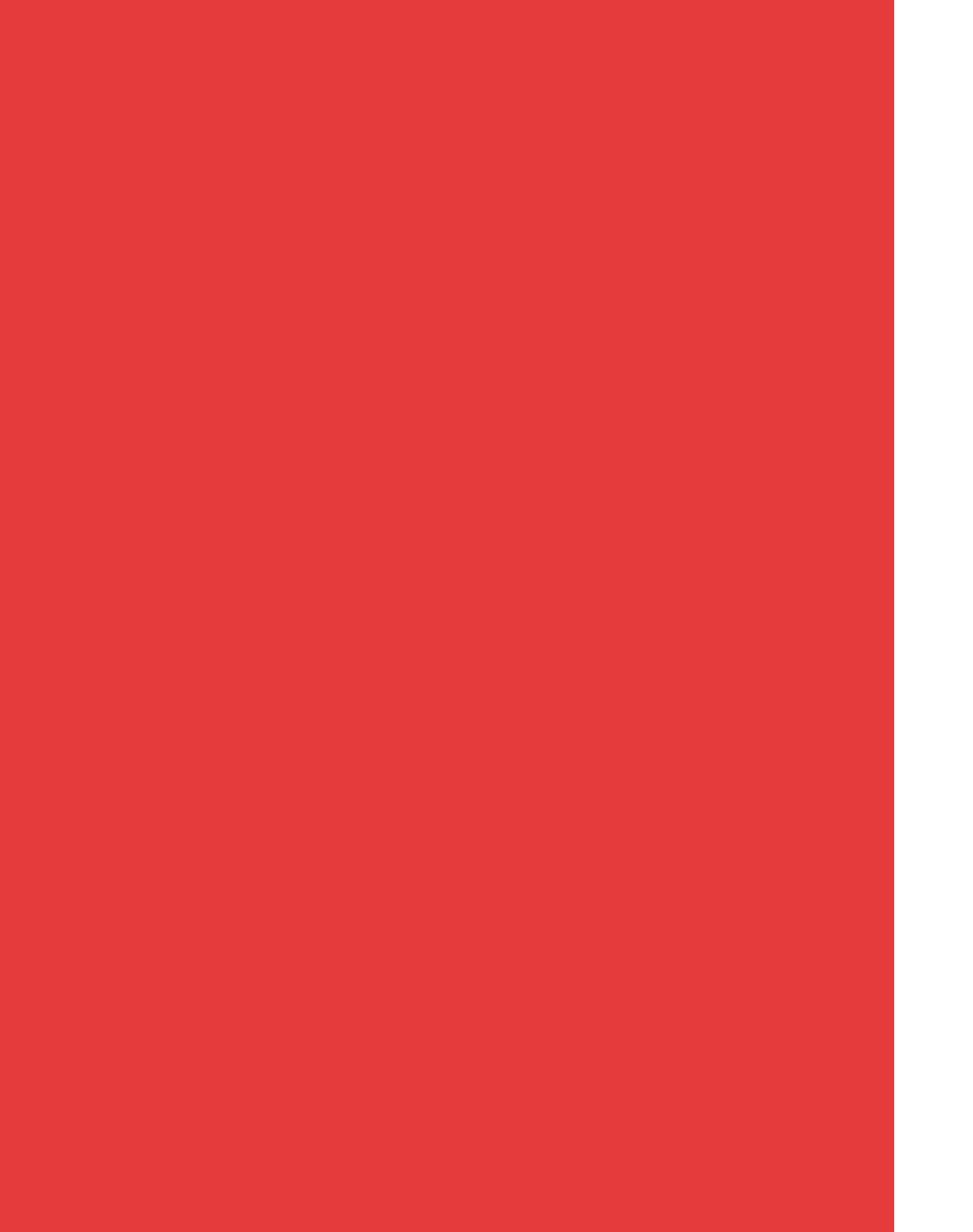# **University** of Luxembourg

Our Master degree programmes



Faculty of Law, Economics and Finance



**Faculty of Language** and Literature, Humanities, **Arts and Education** 



uni.lu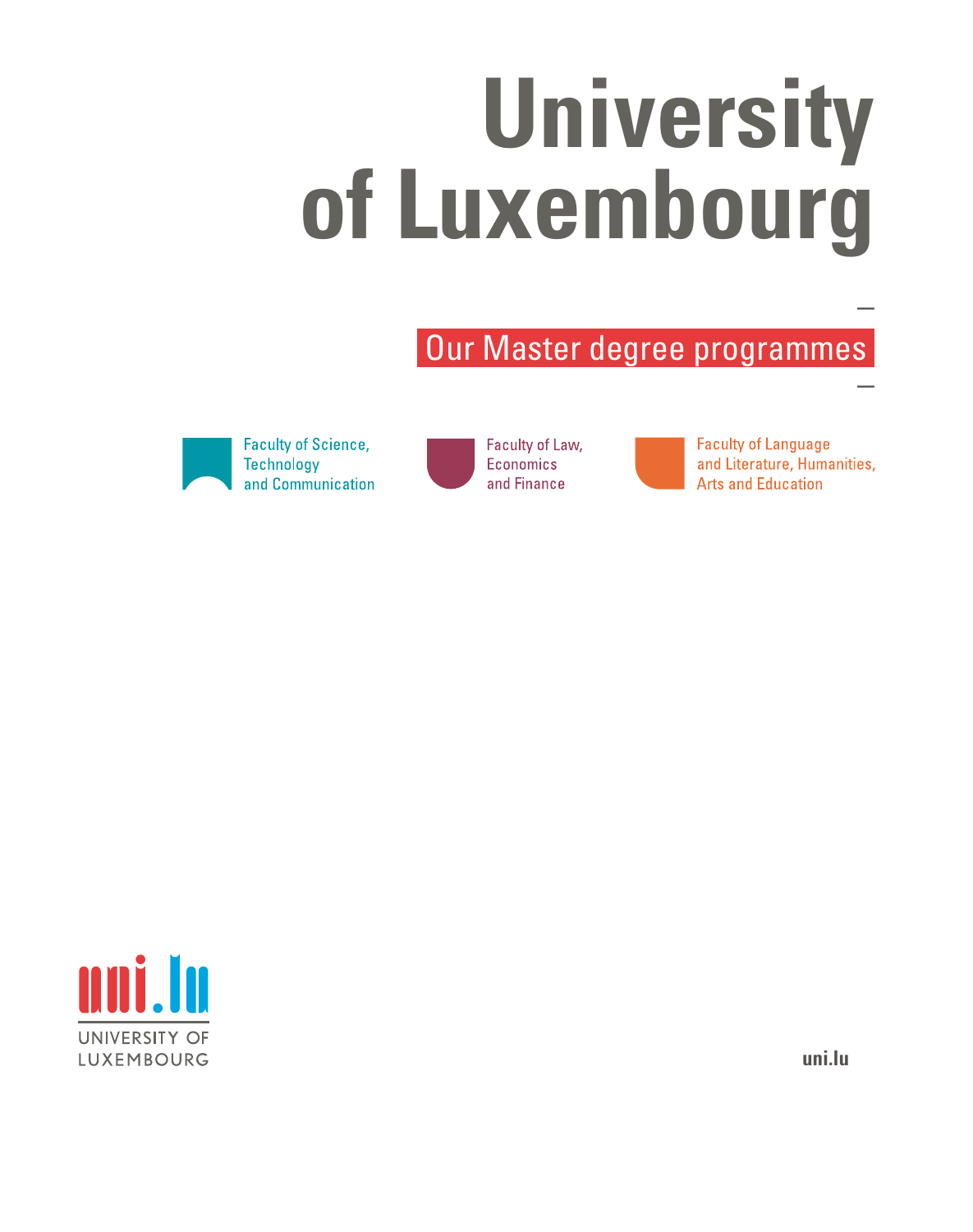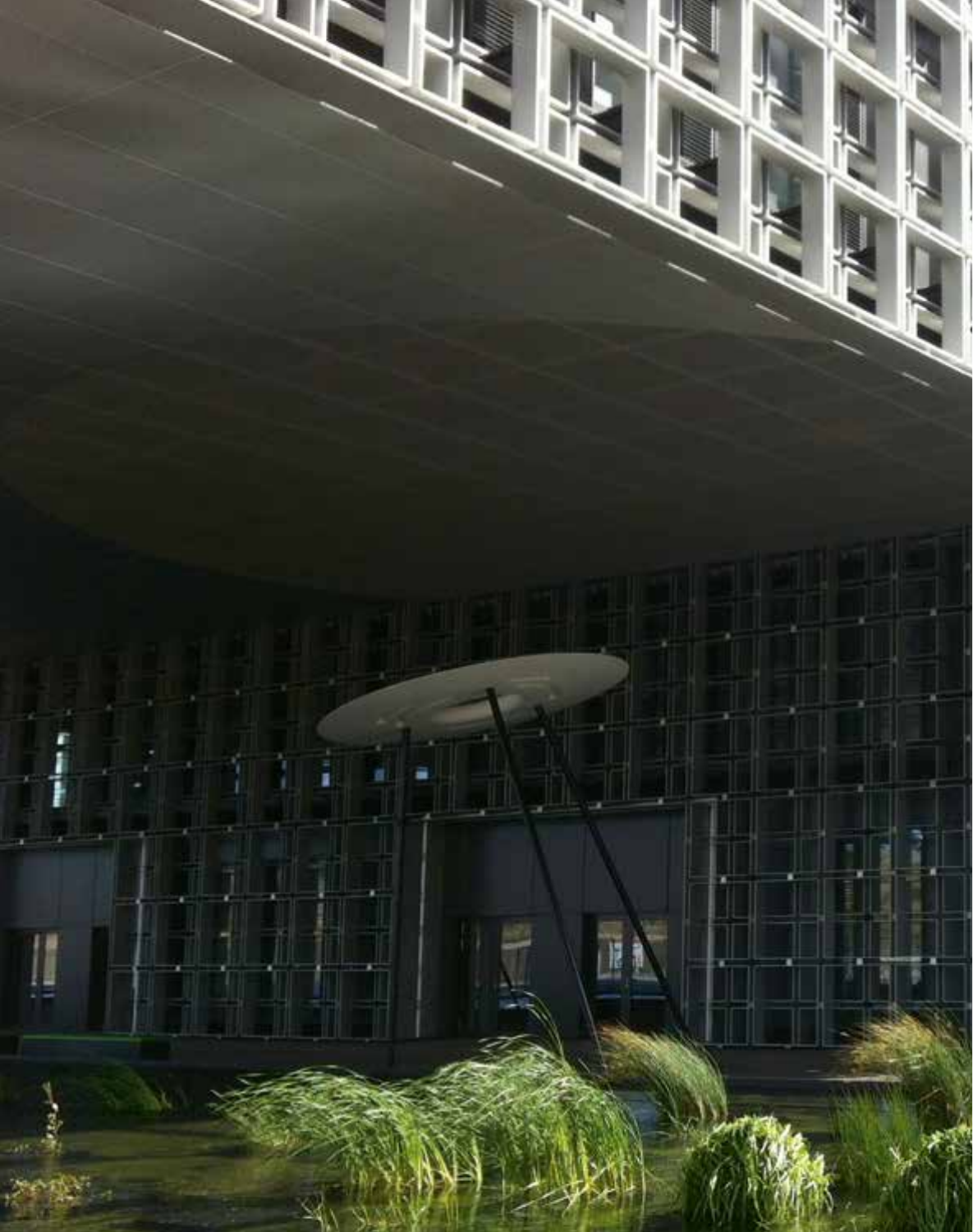## **Université** du Luxembourg

Multilingual. Personalised. Connected.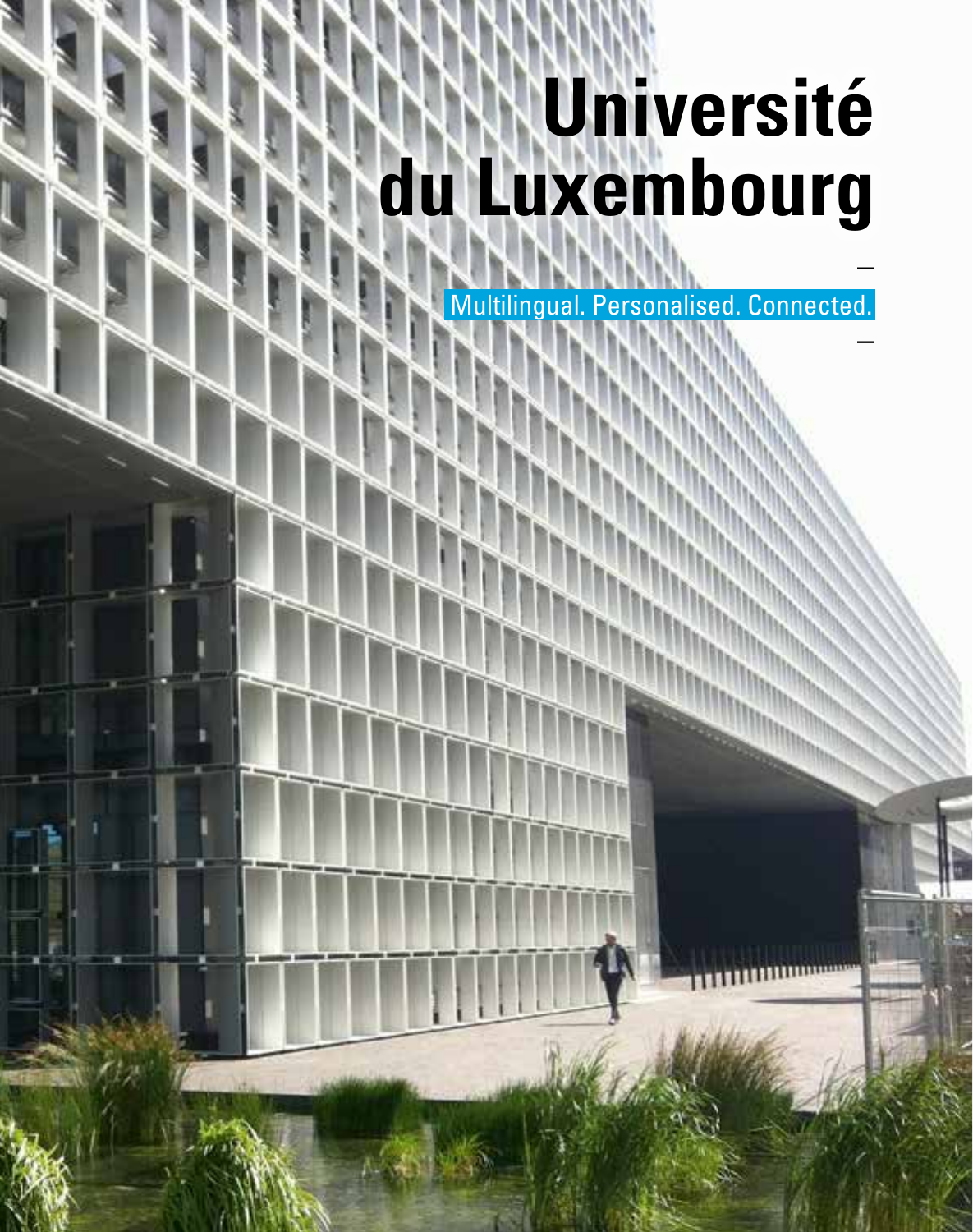At the University of Luxembourg, we offer over 40 Master degree programmes across a wide range of disciplines. We provide extensive support services to help our students make the most of their studies and set them on a future career path.

This brochure contains a wealth of information to help you find the right programme, explore our university and get your life as a student in Luxembourg off to a good start. We look forward to welcoming you to the University of Luxembourg.

 **uni.lu/students**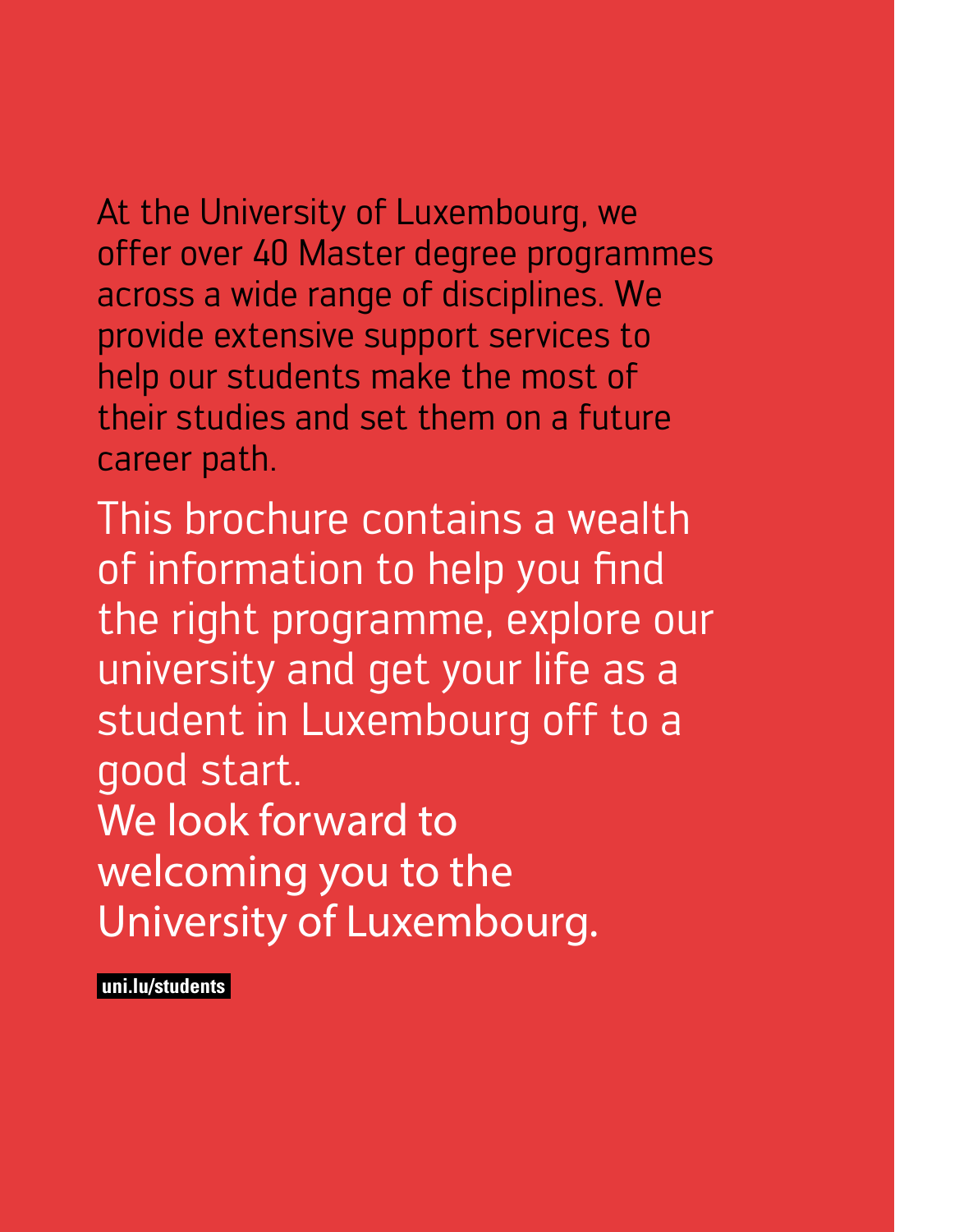The University of Luxembourg is a European research-oriented university with a strong international and multilingual character. Founded in 2003, the university currently counts 6,200 students. Members of the university community come from all over the world.



**INITIATION IN THE TIME** 



<u> 1989 - Andrea Stadt British Andrews Maria Stadt British Andrews Maria Stadt British Andrews Maria Stadt Britis</u>

#### **professors, associate professors and senior lecturers** 250

**official languages: French, German and English**  3



**Times Higher Education (THE) World University Rankings** 179th **place in the 2017-2018**  $\rightarrow \mathbb{Z}$  **UU** agreements



**ed a** agreements<br>
signed on student exchanges **and research and teaching cooperation**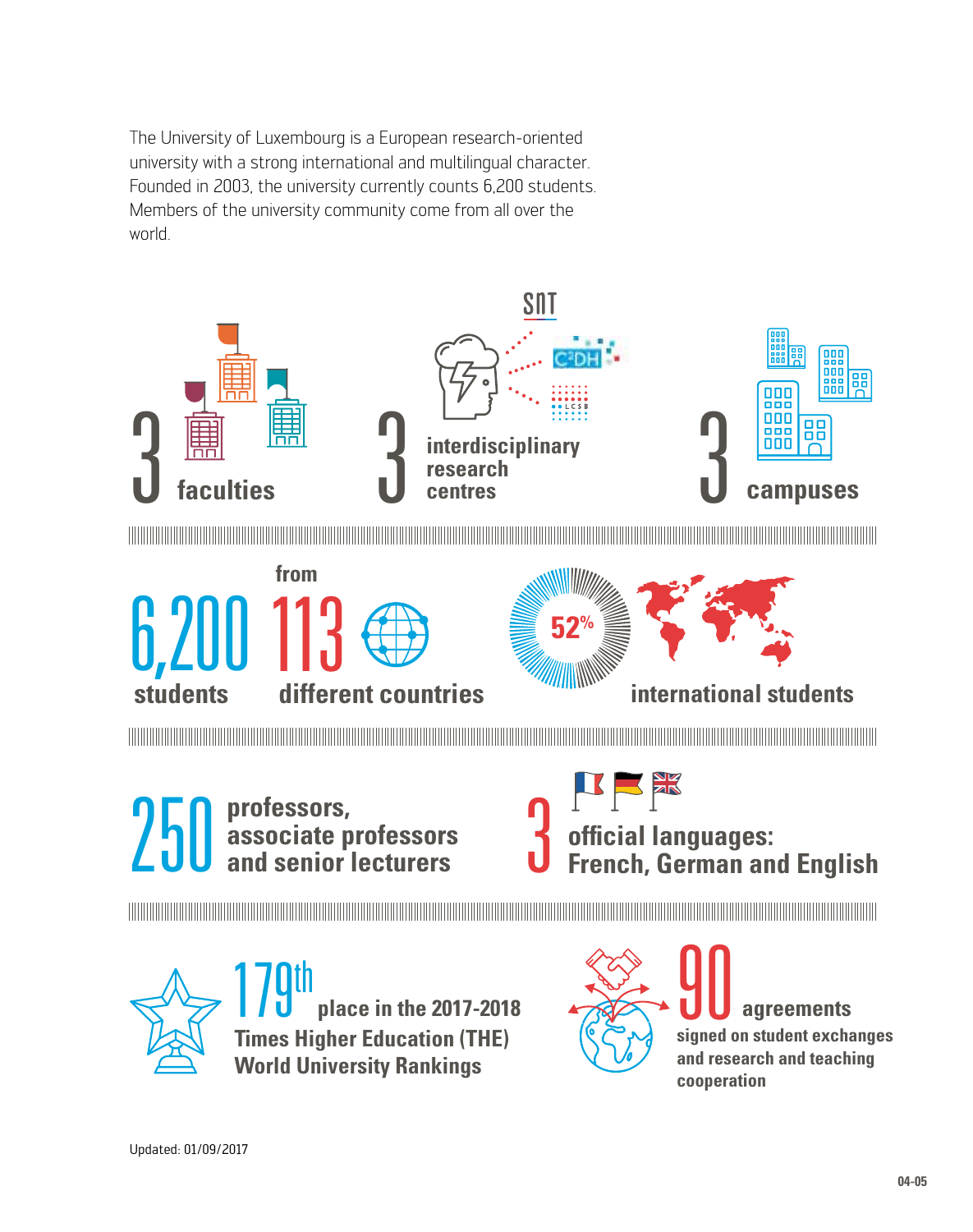# **Studying at the University**<br>of Luxembourg means...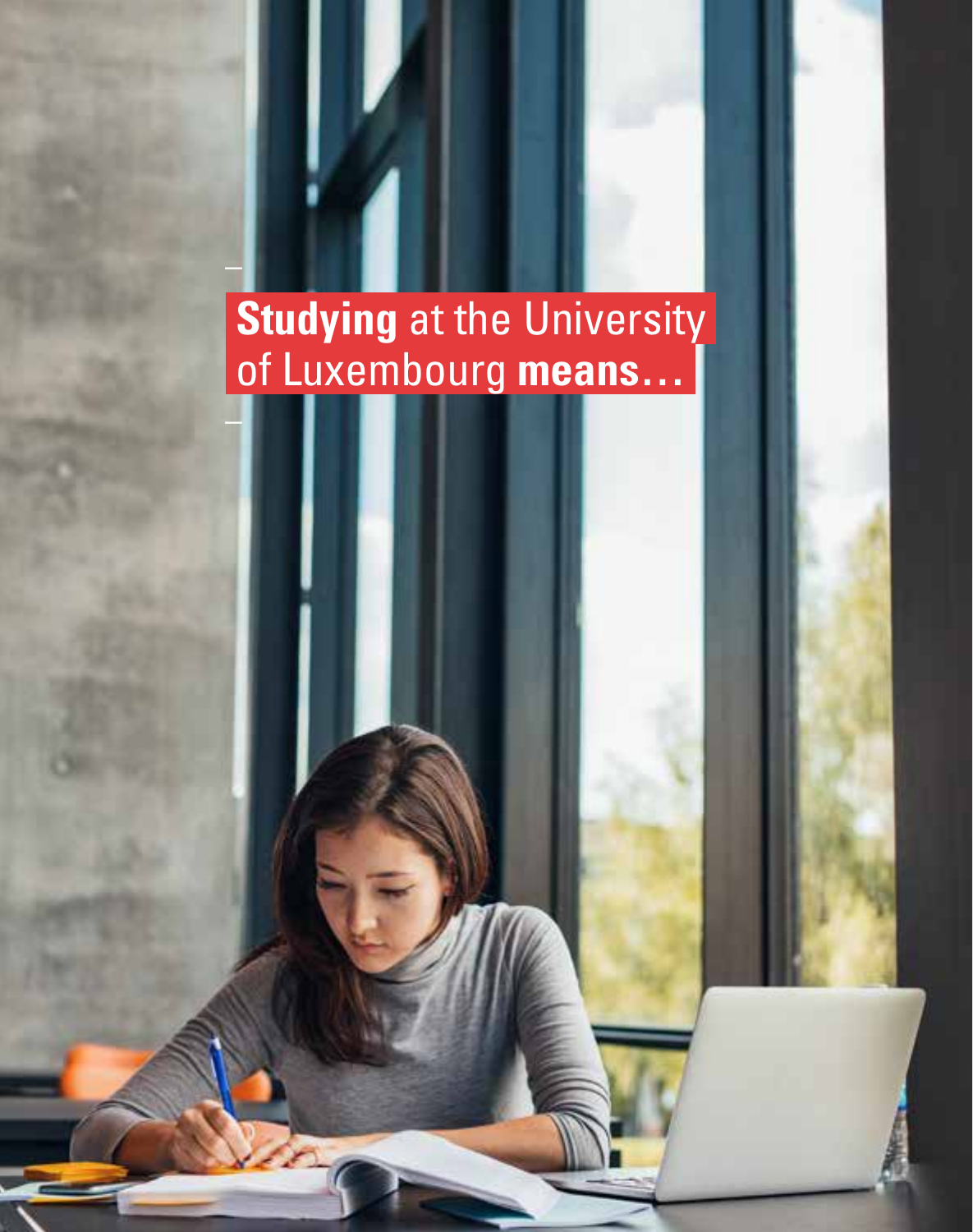#### **Being multilingual**

The University of Luxembourg is one of the few multilingual universities worldwide. Most of our programmes are bilingual (French-English or French-German), even trilingual or taught entirely in English. Campus life is as multilingual and multicultural as Luxembourg itself since our students come here from all over the world.

#### **Having an open mind**

We strongly encourage student mobility and all our Bachelor students must spend one semester abroad. The University of Luxembourg is an active partner in the European ERASMUS+ Programme and has signed a series of agreements with partner universities in the United States, Australia, China, Korea, Japan, Laos, Thailand, India, Uruguay, Brazil, Russia, Turkey and Canada. Many exchange opportunities are also on offer for Master students and PhD candidates. Language skills and a willingness to be openminded are rewarded with degree qualifications which give our students undisputed advantages in the global labour market.

#### **Being well-connected in the world of work**

As a student, you will be able to take advantage of the excellent links with the financial centre, employers, industry and public institutions in Luxembourg. Over 860 lecturers from the business world, the social and education sector, and national and European institutions teach in our three faculties. A large number of our study programmes give you the option of a work placement as a way of gaining practical experience.

#### **Having a unique university experience**

The University of Luxembourg works on a human scale. Here, students are the top priority and everyone knows each other on campus. Much of our teaching takes place in small classes or in seminars. You will receive personal supervision and individual mentoring. Our students are encouraged to take an active part in lectures and in classroom debates and discussions.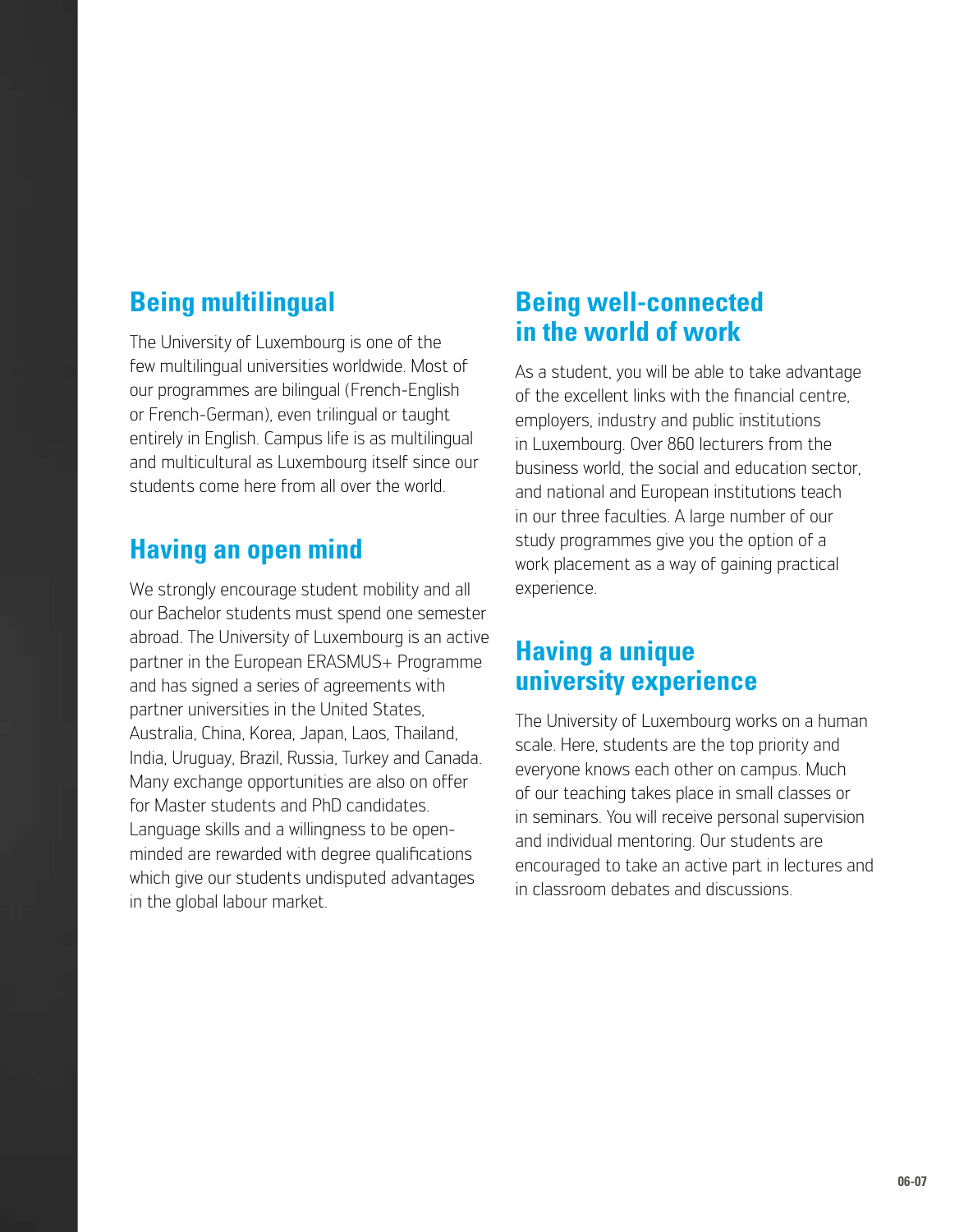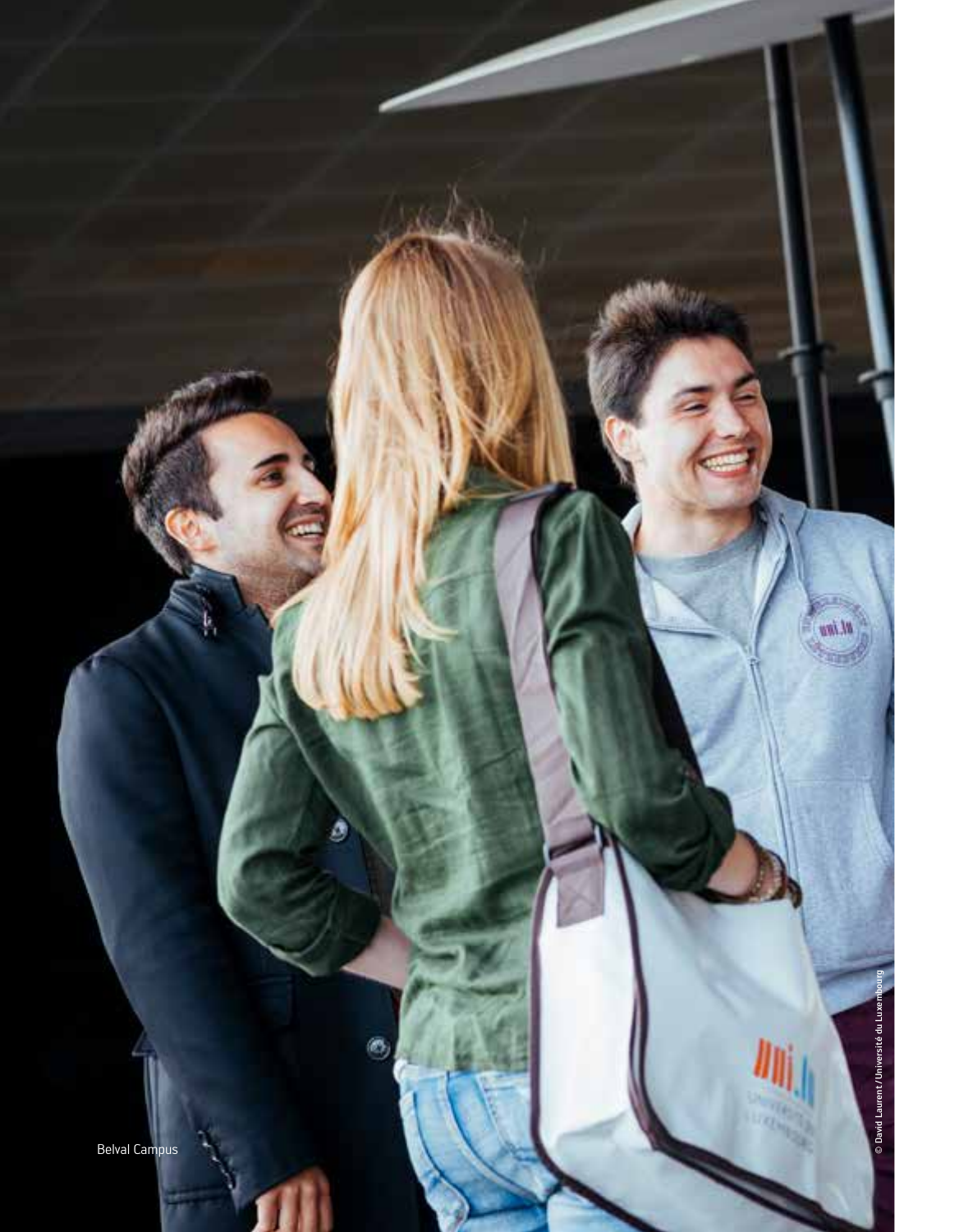#### **Belval Campus**

Belval Campus is the University of Luxembourg's main site. Close to Esch-sur-Alzette, Luxembourg's second largest city, Belval combines research with teaching and urban life with leisure activities. Once home to Luxembourg's largest steelworks, this site now features research and learning facilities, the university library and learning centre as well as student accommodation. The campus is located at the centre of an urban district and has excellent public transport links.

#### **Limpertsberg Campus**

Limpertsberg Campus is located in a residential area close to the centre of Luxembourg City and just a few minutes from Kirchberg, the capital's business district.

#### **Kirchberg Campus**

Kirchberg Campus is right in the heart of Luxembourg City's business district, with the country's international banking and financial centre and all the European institutions close by. Just a stone's throw from the university campus are the Kirchberg shopping centre, the large sports and aquatic centre known as the Coque and the Grand Duke Jean Museum of Modern Art (Mudam), as well as the Philharmonie Luxembourg concert hall.



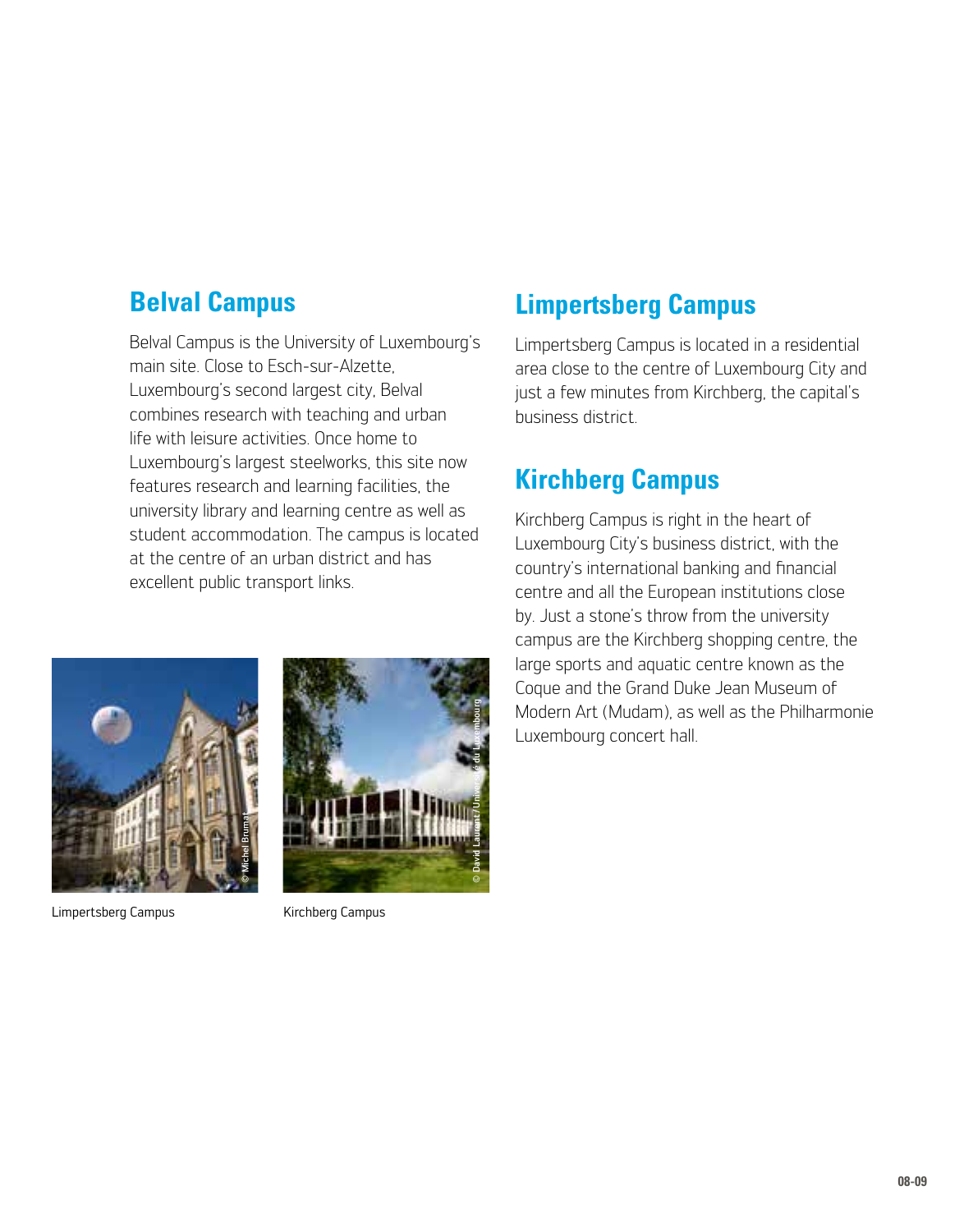#### Our student support services

The University of Luxembourg offers a range of services to provide you with support and advice throughout your time at the university. SEVE, the Student Department (*Service des Etudes et de la Vie Etudiante*), is there to help you with all the administrative formalities from the moment you enrol until graduation.

#### **…enrolling**

–

–

You can enrol with the university via our website. The Admissions Department is responsible for issuing the various administrative documents required for enrolment: student card, certificates, etc.

#### **…finding a place to live**

The University of Luxembourg has 37 student halls, with a total of 1,122 rooms and studio apartments, located mostly in Esch-sur-Alzette and Luxembourg City, which offer students excellent housing and a great environment to work and meet other students.

#### **…helping you prepare your mobility semester**

Spending an exchange semester in another country is compulsory for all Bachelor students at the University of Luxembourg. We also offer exchange possibilities to Master students and PhD candidates. Our Mobility Department

will give you information about the different programmes available and help walk you through the administrative formalities.

#### **…getting your career on track**

The University Career Centre provides counselling services including individual consultation, skills assessment sessions and workshops to assist you with your job applications. The university organises the annual Unicareers.lu recruitment fair for students and young professionals.

#### **…learning a new language**

The Language Centre offers academic and vocational courses as well as general language courses in French, German, English and Luxembourgish for students and university staff.

#### **…studying in the best possible conditions**

A qualified psychologist offers counselling and support. Sessions are confidential and free of charge.

#### **uni.lu/students**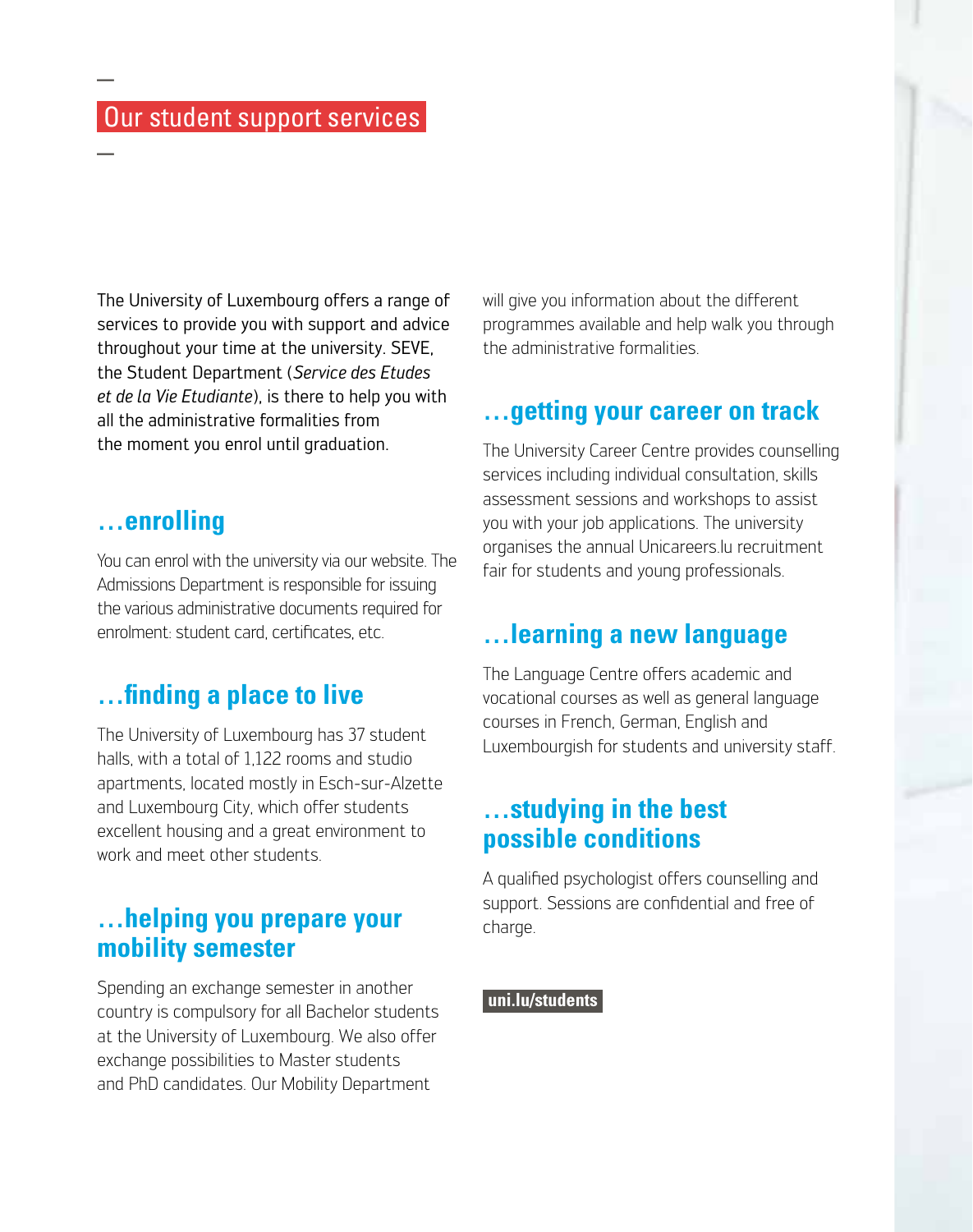#### Student life at the University of Luxembourg –

#### **Campus Sport**

–

Student life is not just about studying – it's also a great opportunity to get involved in sports. Campus Sport organises over twenty different sports activities run by professional coaches.

#### **Campus Art**

Art workshops are organised free of charge for the whole university community.

#### **Student life**

Joining a student association is a great way to meet new people. At the University of Luxembourg, several student associations are representing the different interests of the student community. The student lounge is the place to meet, hang out and participate in a variety of activities. The Office of Student Life organises a range of different events, in particular the Welcome Days, Garden Party, Masquerade Party and Christmas Party.

#### **Espace cultures**

Espace cultures organises and coordinates cultural events and activities, including the University Choir, the University Chamber Music Ensemble, the student theatre group EduDrame, the dance group Dance Cluster and a mime workshop.

**Students have several opportunities to meet with us and discuss any questions they might have about studying and living in Luxembourg**

• University Open Day in spring.

–

–

• You will find us at the Luxembourg Student Fair and throughout the year at different international fairs.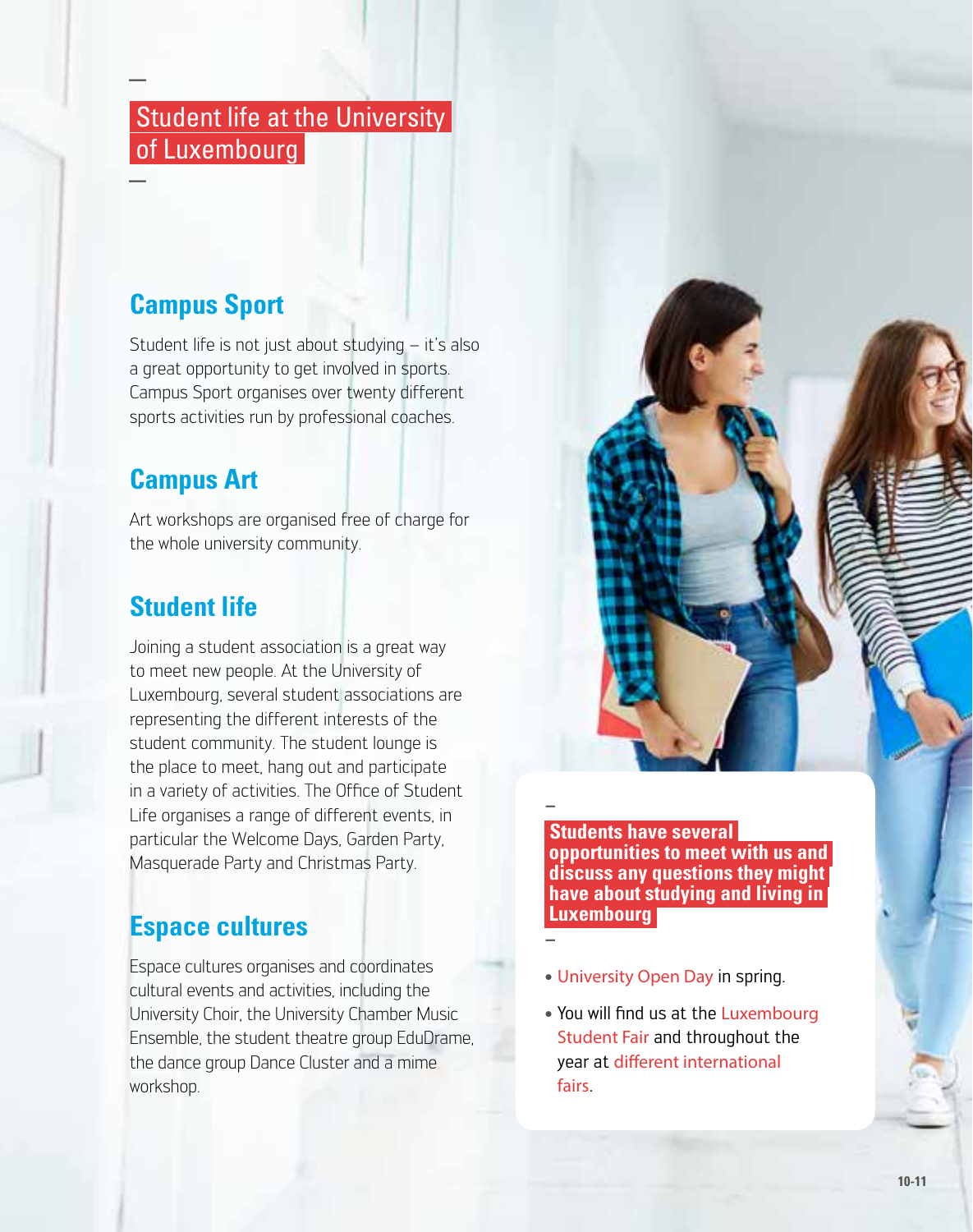#### Some key facts about Luxembourg



#### **One of the smallest countries in the European Union**

#### **In the heart of Europe, from Paris,**

**Brussels and London** 

#### 000000000000000000000000000

**The world's only Grand Duchy** 

**koosoosoosoosoosoosoo** 



–

–

**Headquarters of many European institutions**

**A cosmopolitan country where people from many different nationalities live side by side** 

**Luxembourg City** is the safest city in the world

(according to a study carried out by Mercer Consultancy, 2016)

#### **A dynamic, competitive and open economy with an attractive labour market**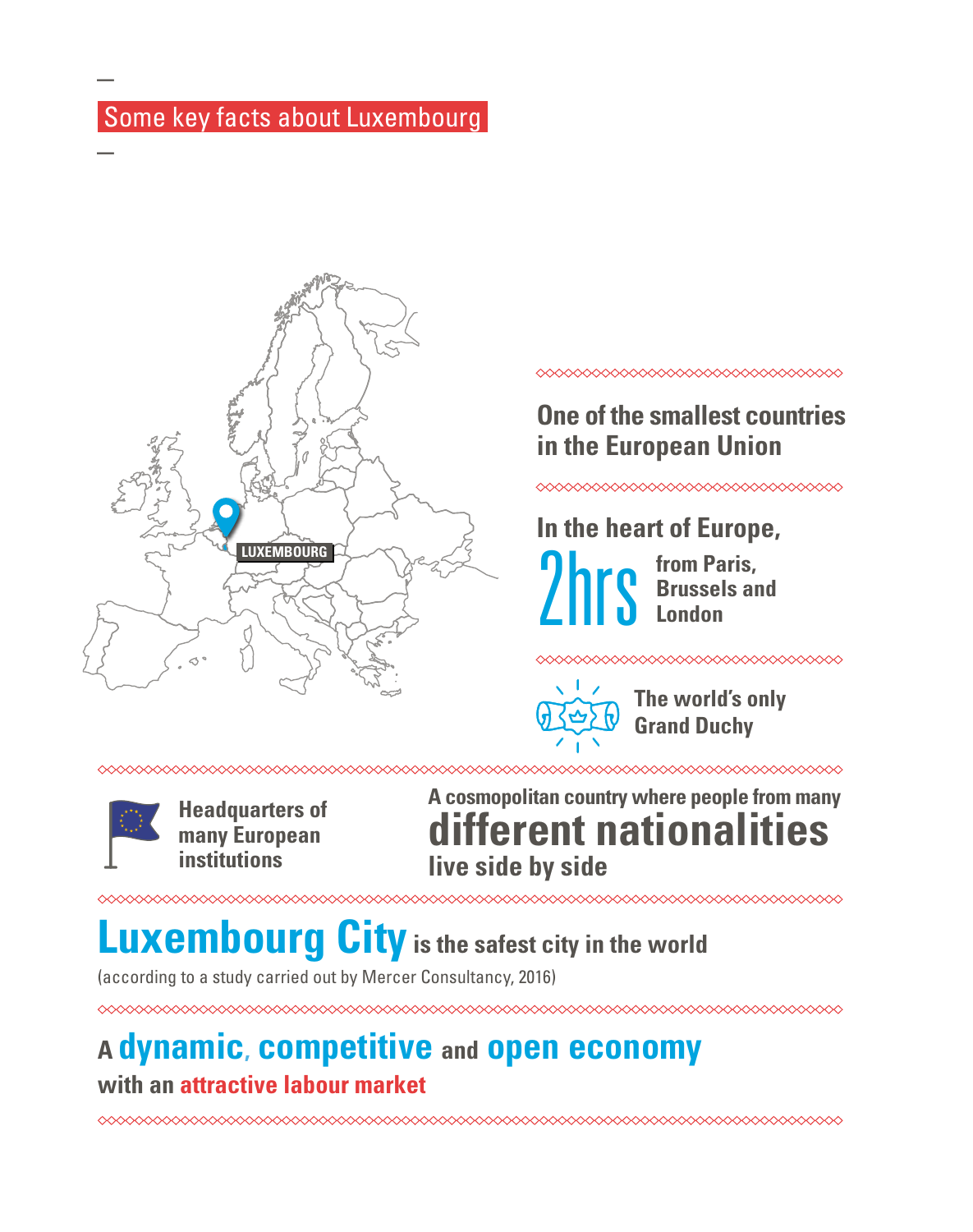

#### **Living in Luxembourg is a unique multilingual and multicultural experience**

Luxembourg has three official languages and is home to over 170 nationalities. Of its 576,000 inhabitants, over 46 % come from outside Luxembourg. The national language is Luxembourgish; however, most people speak at least French, German or English. If you would like to learn Luxembourgish, you can take classes at the university's Language Centre. Cultural diversity is a daily reality in Luxembourg.

Luxembourg boasts a vibrant cultural and art scene and has a wide range of museums, theatres, art galleries and music venues. There is a vibrant nightlife, especially in Luxembourg City and around Belval Campus. You will find chic bars alongside traditional pubs and hip cafés. In the summer, the streets and terraces come alive with people.



Luxembourg has an amazingly beautiful countryside. Almost one third of the country is covered by forest and you can hike and bike your way through 600 km of cycling routes and hiking trails. Luxembourg is a real heaven for outdoor enthusiasts.

Luxembourg's rich cultural heritage includes several castles and charming villages, as well as the historical districts and fortifications in the country's capital.

Check out some of the the best places to go in Luxembourg:

 **visitluxembourg.com lcto.lu esch.lu atelier.lu kulturfabrik.lu rockhal.lu rotondes.lu**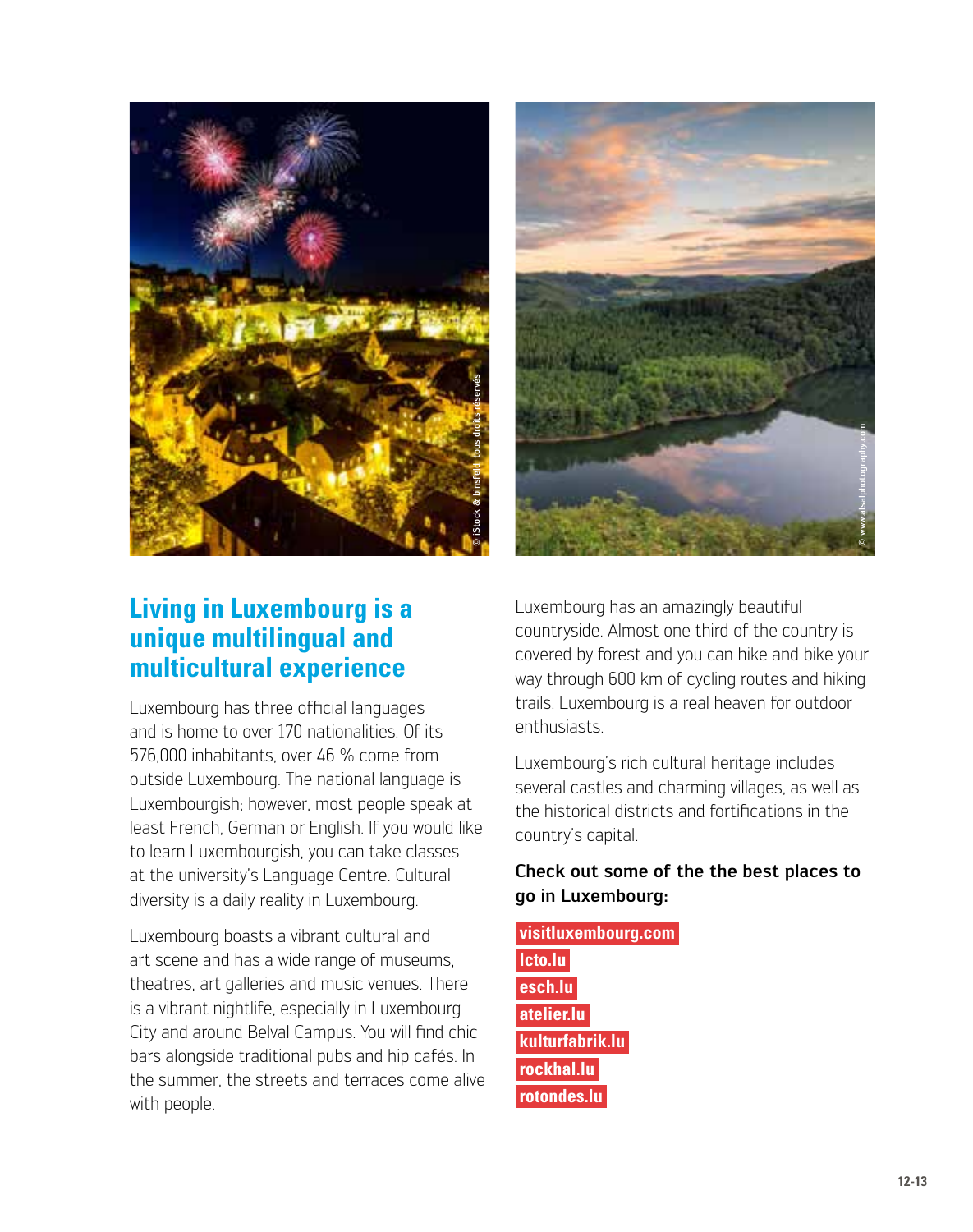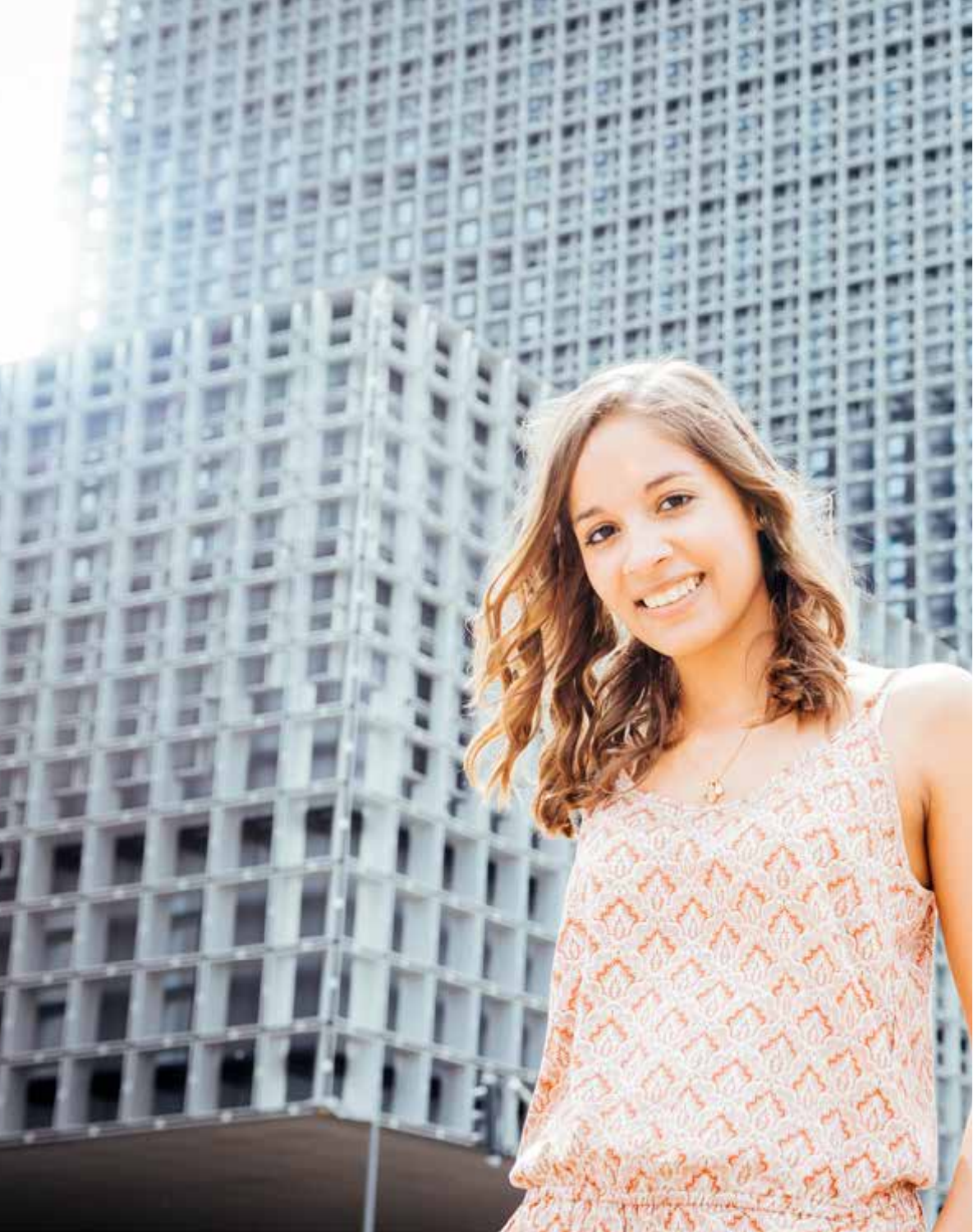

## **Master degree programmes**

Multilingual. Personalised. Connected.

–

–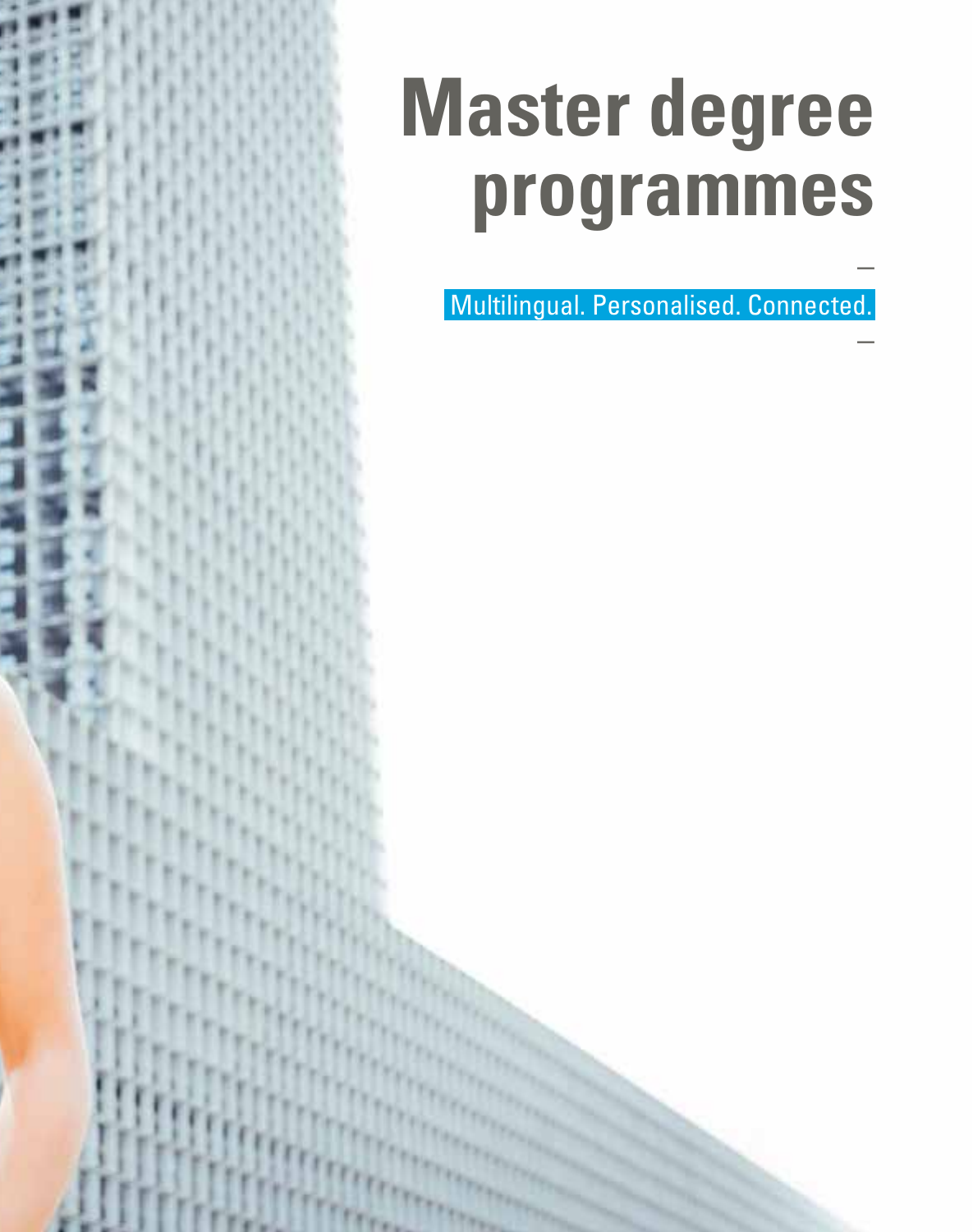–

–

| MASTER DEGREE PROGRAMMES  |                                                                                    |                                                                    | <b>TEACHING LANGUAGES</b> |
|---------------------------|------------------------------------------------------------------------------------|--------------------------------------------------------------------|---------------------------|
| <b>COMPUTER SCIENCE</b>   | <b>Master in Information and</b><br><b>Computer Sciences (a)</b>                   |                                                                    | English                   |
|                           | <b>Master en Management de</b><br>la Sécurité des Systèmes<br>$d'$ Information (p) |                                                                    | English                   |
| <b><i>ENGINEERING</i></b> | <b>Master</b> en<br><b>Développement Durable</b>                                   | Filière Energie et<br>Environnement (p)                            | English, French           |
|                           | <b>Master of Science in</b><br><b>Civil Engineering</b>                            | <b>Megastructure Engineering</b><br>with Sustainable Resources (a) | English                   |
|                           | <b>Master of Science</b><br>in Engineering                                         | Sustainable Product<br>Creation (a)                                | English                   |
|                           | <b>Master en Sciences</b><br>de l'Ingénieur                                        | Efficacité Energétique<br>et Economique (p)                        | English, French           |
| <b>LIFE SCIENCES</b>      | <b>Master in Integrated</b><br><b>Systems Biology</b> (a)                          |                                                                    | English                   |
|                           | <b>European Master of Small</b><br><b>Animal Veterinary Medicine (p)</b>           |                                                                    | English                   |
| <b>MATHEMATICS</b>        | <b>Master en Enseignement</b><br>Secondaire (p)                                    | Mathématiques                                                      | English, French, German   |
|                           | <b>Master in Mathematics (a)</b>                                                   | <b>Financial Mathematics</b>                                       | English                   |
|                           |                                                                                    | <b>Industrial Mathematics</b>                                      |                           |
|                           |                                                                                    | <b>Mathematics and Education</b>                                   |                           |
|                           |                                                                                    | <b>Pure Mathematics</b>                                            |                           |
| <b>PHYSICS</b>            | <b>Master of Science in Physics</b><br>(a)                                         |                                                                    | English                   |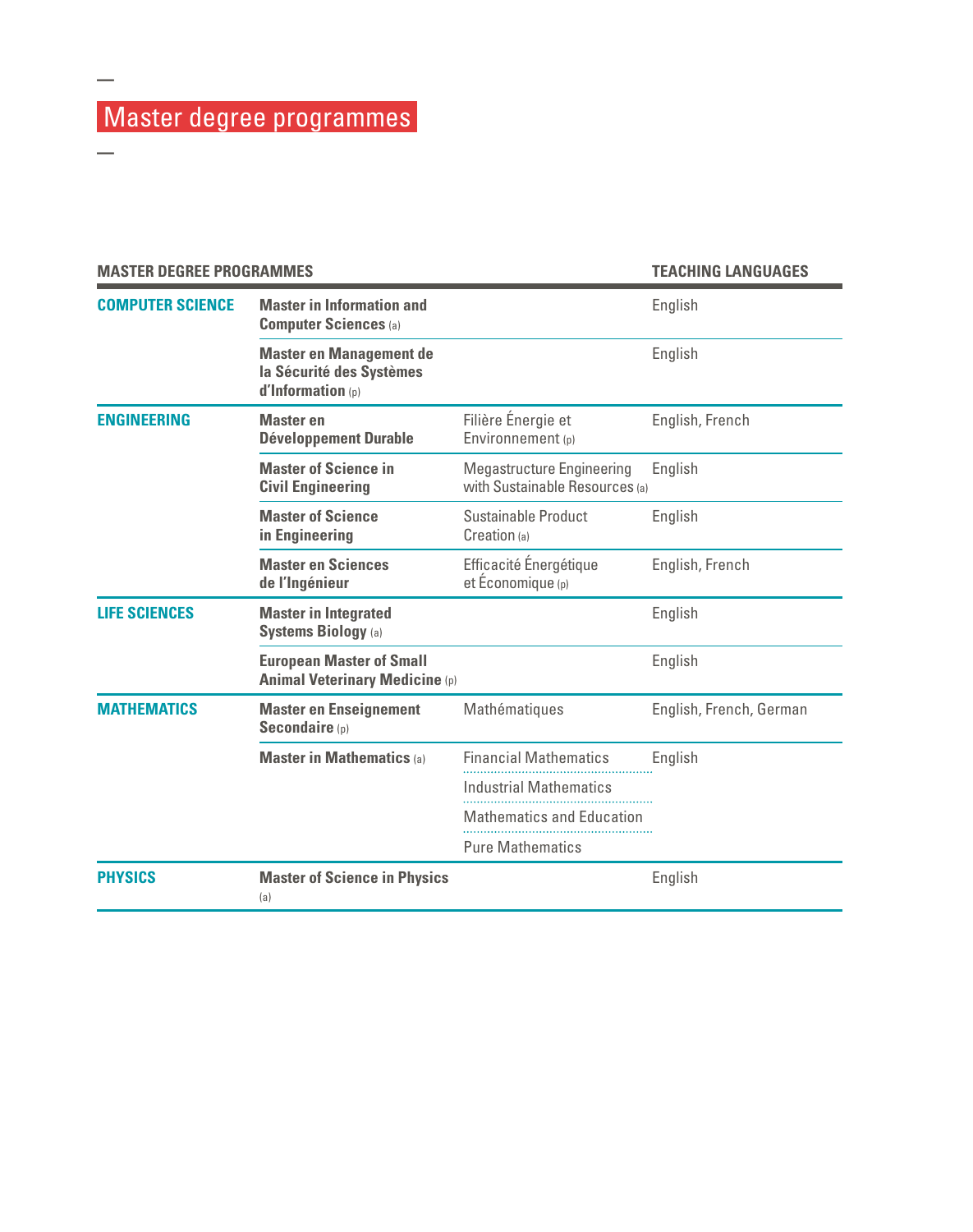#### **MASTER DEGREE PROGRAMMES TEACHING LANGUAGES**

| <b><i>ECONOMICS AND</i></b><br><b>MANAGEMENT</b> | <b>Master in Accounting</b><br>and Audit (a)                                      |                          | English         |
|--------------------------------------------------|-----------------------------------------------------------------------------------|--------------------------|-----------------|
|                                                  | <b>Master in Economics</b><br>and Finance (a)                                     | Research track           | English, French |
|                                                  |                                                                                   | <b>Traditional track</b> |                 |
|                                                  | <b>Master in Entrepreneurship</b><br>and Innovation (p)                           |                          | English         |
|                                                  | <b>Master in Logistics and</b><br>Supply Chain Management (p)                     |                          | English         |
| <b>FINANCE</b>                                   | <b>MSc in Banking and Finance (p)</b>                                             |                          | English         |
|                                                  | <b>Master in Wealth</b><br>Management $(p)$                                       |                          | English         |
| <b>LAW</b>                                       | <b>Master in European Law (M1)</b>                                                |                          | English, French |
|                                                  | <b>Master en Droit Bancaire</b><br>et Financier Européen (LL.M.) (a)              |                          | English, French |
|                                                  | <b>Master en Droit et Contentieux</b><br>de l'Union Européenne (LL.M.) (a)        |                          | English, French |
|                                                  | <b>Master in European Economic</b><br>and Financial Criminal Law<br>$(LL.M.)$ (a) |                          | English, French |
|                                                  | <b>Master in European and</b><br>International Tax Law (LL.M.) (a)                |                          | English, French |
|                                                  | <b>Master in European</b><br>Private Law (LL.M.) (a)                              |                          | English, French |
|                                                  | <b>Master in Space, Communication</b><br>and Media Law (LL.M.) (a)                |                          | English, French |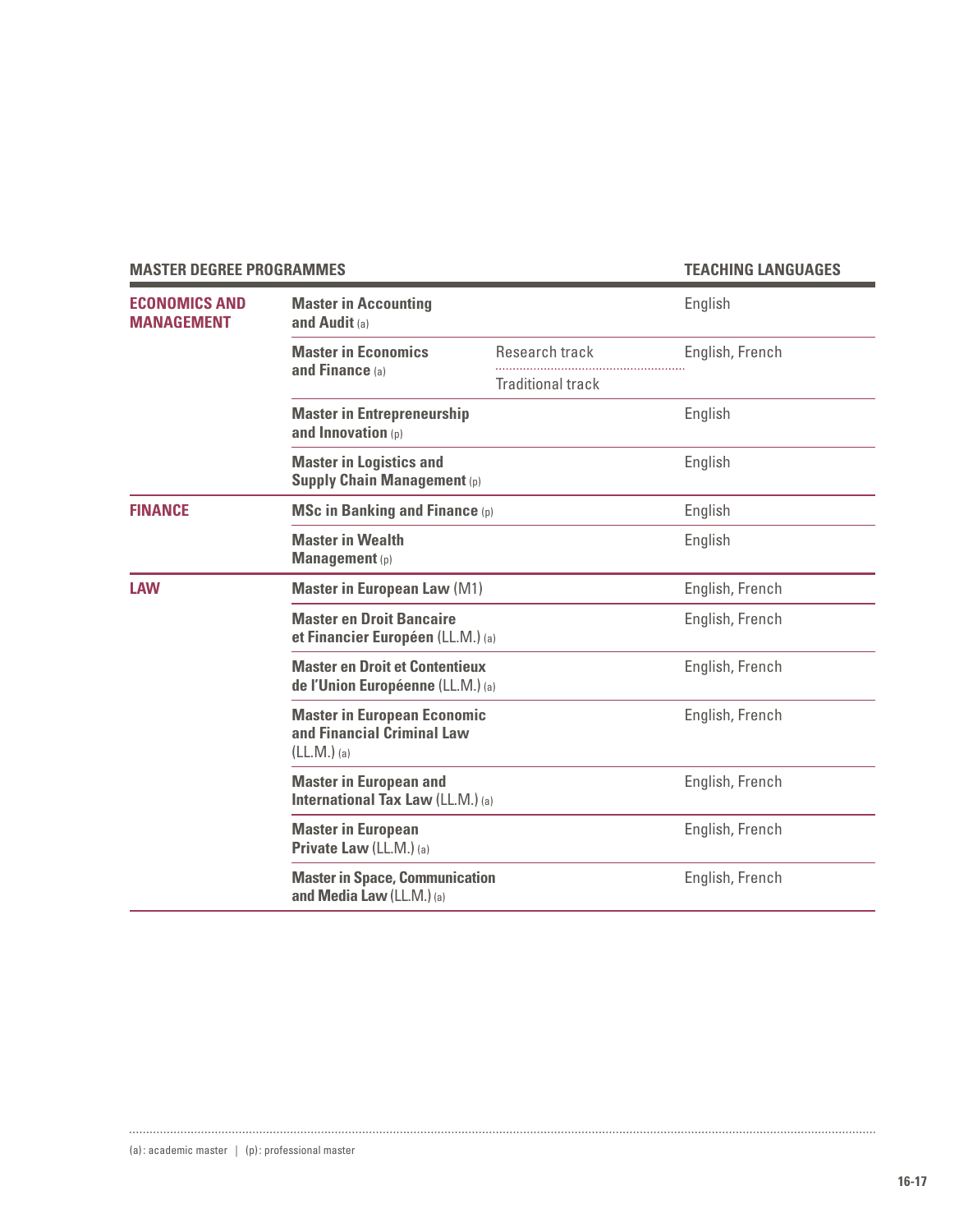#### **MASTER DEGREE PROGRAMMES TEACHING LANGUAGES**

| <b>HUMANITIES</b>      | Master en Études Franco-<br><b>Allemandes: Communication et</b><br>Coopération Transfrontalières             | French, German          |
|------------------------|--------------------------------------------------------------------------------------------------------------|-------------------------|
|                        | <b>Master en Histoire Européenne</b><br><b>Contemporaine (a)</b>                                             | English, French         |
|                        | <b>Master in Learning and</b><br><b>Communication in Multilingual</b><br>and Multicultural Contexts (a)      | English, French, German |
|                        | <b>Master in Modern and Contem-</b><br>porary European Philosophy (a)                                        | English                 |
|                        | <b>Master Theaterwissenschaft</b><br>und Interkulturalität (a)                                               | German                  |
|                        | <b>Trinationaler Master in Literatur-</b><br>Kultur- und Sprachgeschichte<br>des deutschsprachigen Raums (a) | German                  |
| <b>PSYCHOLOGY</b>      | <b>Master in Psychology:</b><br>Evaluation and Assessment (a)                                                | English, French         |
|                        | <b>Master in Psychology:</b><br>Psychological Intervention (a)                                               | English, German         |
|                        | Master in Psychotherapy (p)                                                                                  | English, French, German |
| <b>SOCIAL SCIENCES</b> | <b>Master in Architecture (a)</b>                                                                            | English                 |
|                        | Master in Border Studies (a)                                                                                 | English, French, German |
|                        | <b>Master in European</b><br>Governance (a)                                                                  | English, French         |
|                        | Master en Gérontologie (p)                                                                                   | French, German          |
|                        | <b>Master in Geography</b><br>and Spatial Planning (a)                                                       | English                 |
|                        | Master en Médiation (a)                                                                                      | French                  |

–

–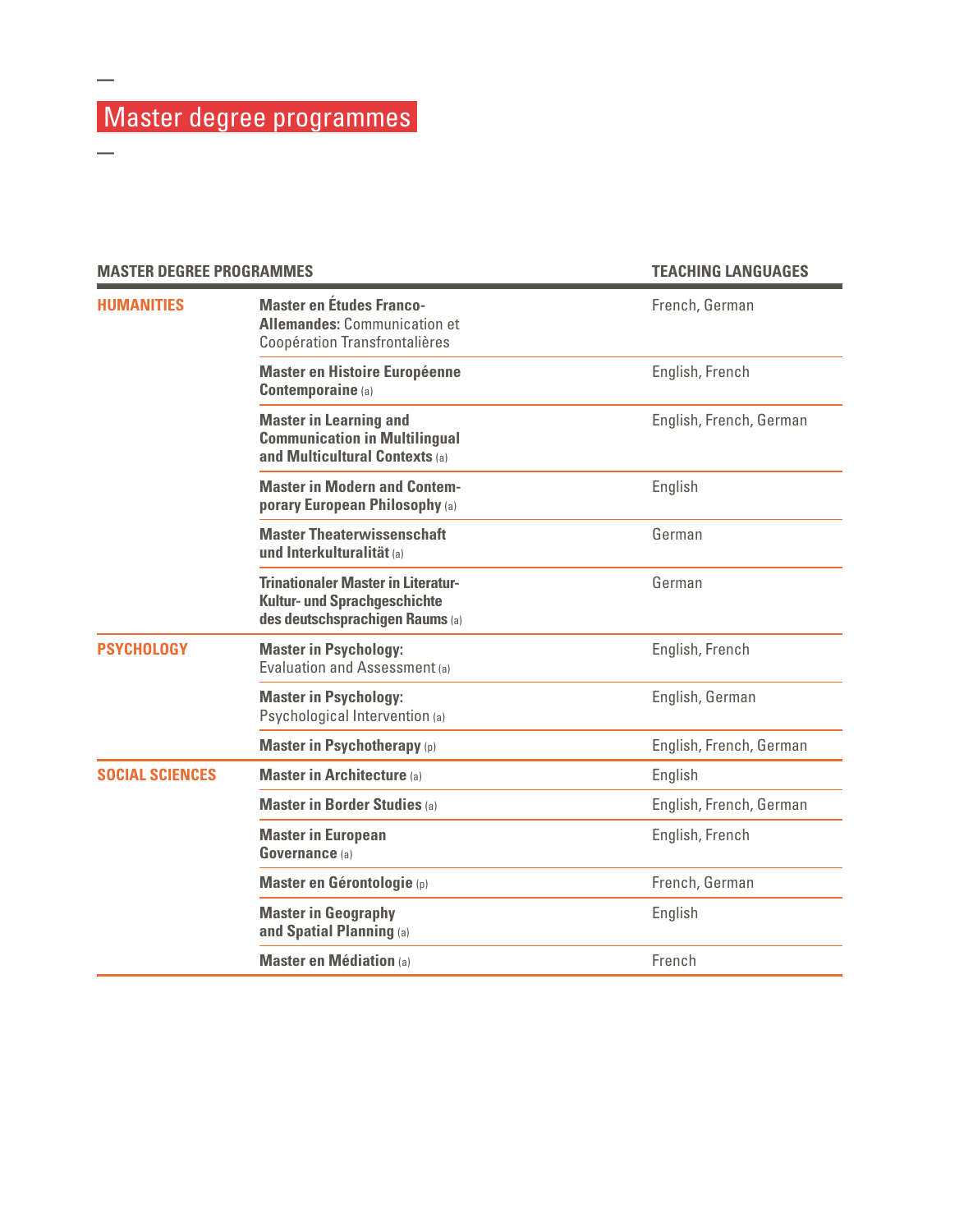#### **MASTER DEGREE PROGRAMMES TEACHING LANGUAGES**

| <b>SOCIAL SCIENCES</b><br><b>AND EDUCATION</b> | <b>Master in Management und</b><br><b>Coaching im Bildungs-</b><br>und Sozialwesen (p) |                                            | German, French                            |
|------------------------------------------------|----------------------------------------------------------------------------------------|--------------------------------------------|-------------------------------------------|
|                                                | <b>Master in Social Sciences and</b><br><b>Educational Sciences (a)</b>                |                                            | English                                   |
| <b>TEACHING AND</b><br><b>EDUCATION</b>        | <b>Master en Enseignement</b><br>Secondaire (p)                                        | Germanistik                                | English, French, German,<br>Luxembourgish |
|                                                |                                                                                        | Langue et littérature<br>françaises        |                                           |
|                                                |                                                                                        | Langue et littératures<br>luxembourgeoises |                                           |

Admission criteria:

Master degree programmes are open to students who hold a Bachelor degree or equivalent (180 ECTS) in a related field.

Programme duration: 4 semesters / 120 ECTS

Start of the programmes: mid-September

Admission fees for national and international students: €200 / semester For certain degree programmes additional admission criteria and/or fees may apply. For further information about all our programmes, admission criteria and fees, please refer to the relevant study programme pages on our website.

#### **uni.lu/studies/masters**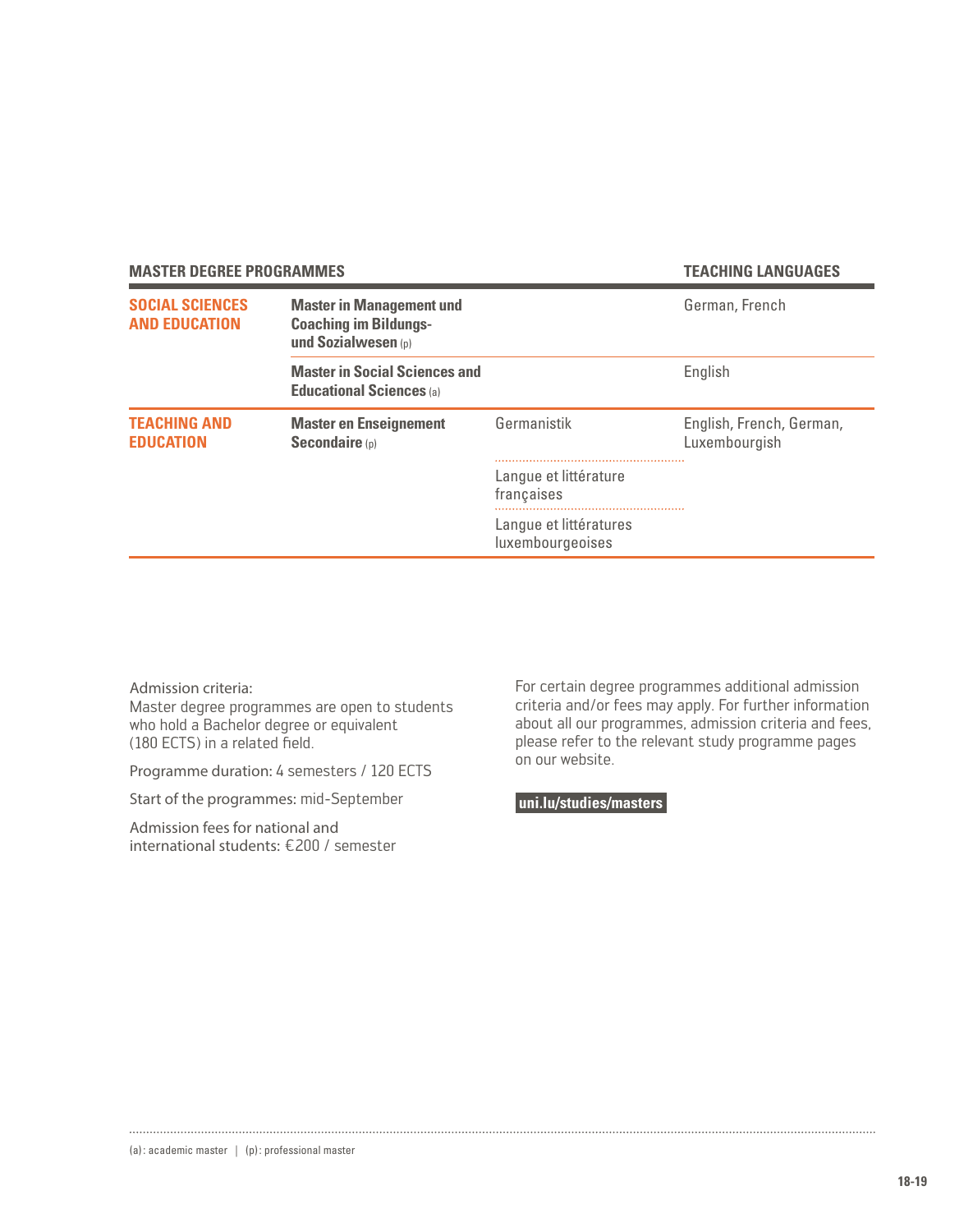#### Computer Science

#### **Master in Information and Computer Sciences**

Academic Master

–

**4 semesters | 120 ECTS Flexible specialisation options Early involvement in research projects International cooperation agreements with universities and industries**

#### **TEACHING LANGUAGE:** English

The programme enables students to deepen their knowledge of computer science by understanding its abstract and interdisciplinary thinking foundations, focusing on problem solving and developing lifelong learning skills. Students can specialise in the following areas: adaptive computing, communication systems, information security, intelligent systems, network systems, and reliable software systems.

**CAREERS:** Luxembourg is a major financial centre with a growing need for highly qualified IT staff. Employment opportunities include the public sector, local industries and public research institutes. The programme also prepares students for further studies at PhD level.

**mics.uni.lu fstc-mics@uni.lu**

#### Computer Science

#### **Master en Management de la Sécurité des Systèmes d'Information**

Professional Master

–

#### **4 semesters | 120 ECTS**

**Multidisciplinary approach promoting knowledge sharing and exchange of experiences**

**Participation in the Information Security Education Day (ISED)**

**Programme supported by two professional associations: CLUSIL and CPSI** 

#### **TEACHING LANGUAGES:** English

The programme allows professionals to further develop their knowledge and skills to analyse, interpret and provide relevant solutions in the field of information security.

**CAREERS:** prepares students for the position of Chief Information Security Officer in all business sectors.

**mssi.uni.lu fstc-mssi@uni.lu**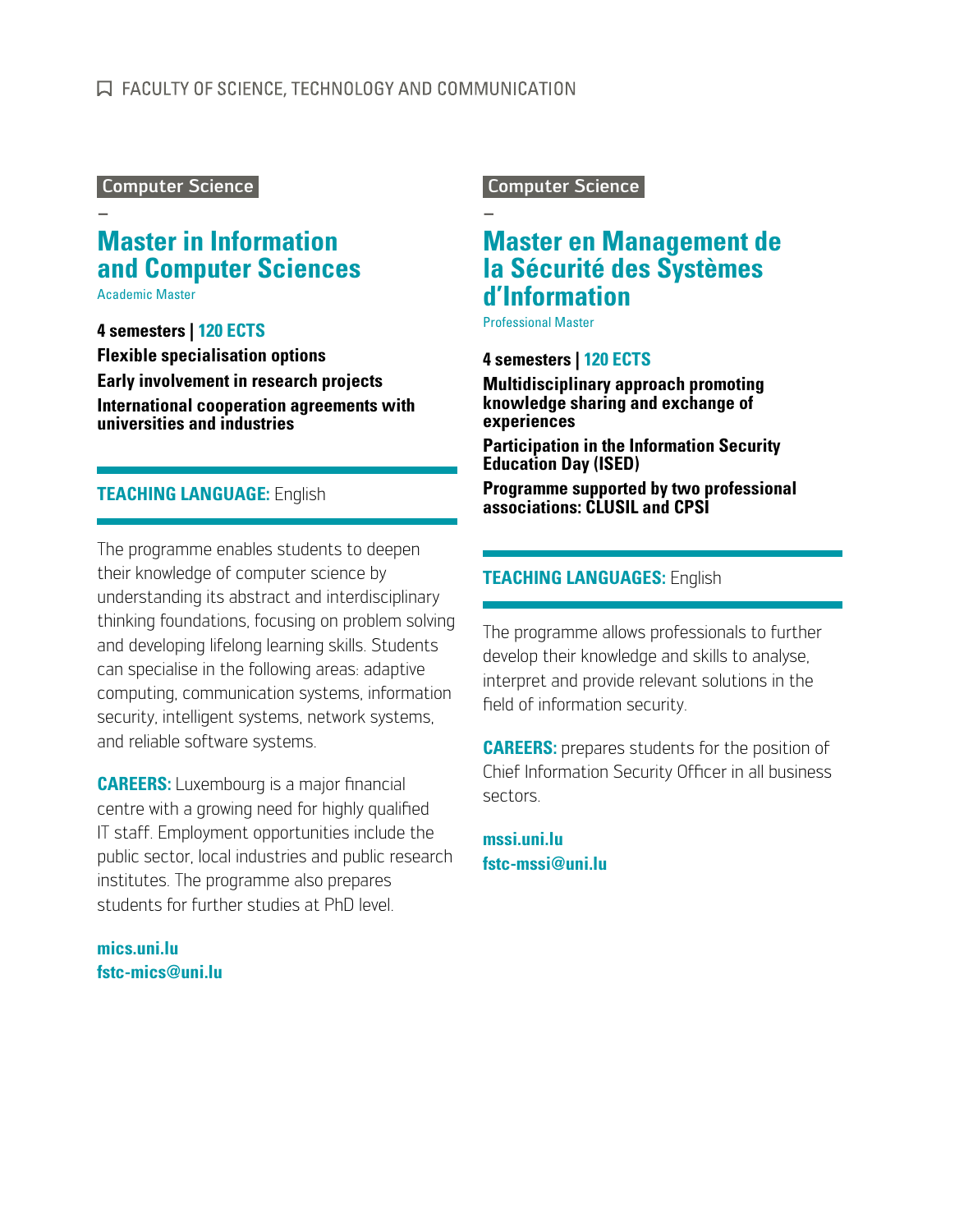#### Engineering

–

#### **Master en Développement Durable** – Filière Énergie et Environnement

Professional Master

#### **4 semesters | 120 ECTS**

**Double degree between the University of Luxembourg and the University of Liège Combination of technical courses, natural sciences courses and humanities-related courses** 

**Multidisciplinary and international approach**

**TEACHING LANGUAGES:** English, French (level B1 or equivalent for both languages)

The programme provides students with the skills they need to apply an environmental approach to energy issues and play a crucial role in the growing field of sustainable development. The Master en Développement Durable is a dual degree programme between the University of Luxembourg and the University of Liège (Master in Science and Management of the Environment with a specialisation in Renewable Energies).

**CAREERS:** prepares students for positions including energy and environment specialists in large companies, civil servants and managers in public administrations specialising in energy and environmental issues, researchers or teachers and energy and environment consultants.

**mdd.uni.lu fstc-mdd@uni.lu**

#### Engineering

–

#### **Master of Science in Civil Engineering** – Megastructure Engineering with Sustainable Resources

Academic Master

#### **4 semesters | 120 ECTS**

**Focus on complex projects and sustainability Collaboration with construction companies and administrations**

**Possibility to spend a semester abroad at a partner university in Paris, Nancy, Metz or Brussels**

#### **TEACHING LANGUAGE:** English

Students are enabled to acquire a deeper knowledge of civil engineering with a specific focus on planning and constructing megastructures while using resources in a sustainable way. Sustainability is increasingly important and today's civil engineers must be able to judge and optimise civil structures and buildings while taking into account shortages in construction materials and energy resources. This dual focus on megastructures and sustainability sets this programme apart from other Master degree programmes in civil engineering.

**CAREERS:** prepares students for civil engineer or consultant positions in the construction industry or public sector, or for further studies at PhD level.

**msce.uni.lu fstc-msce@uni.lu**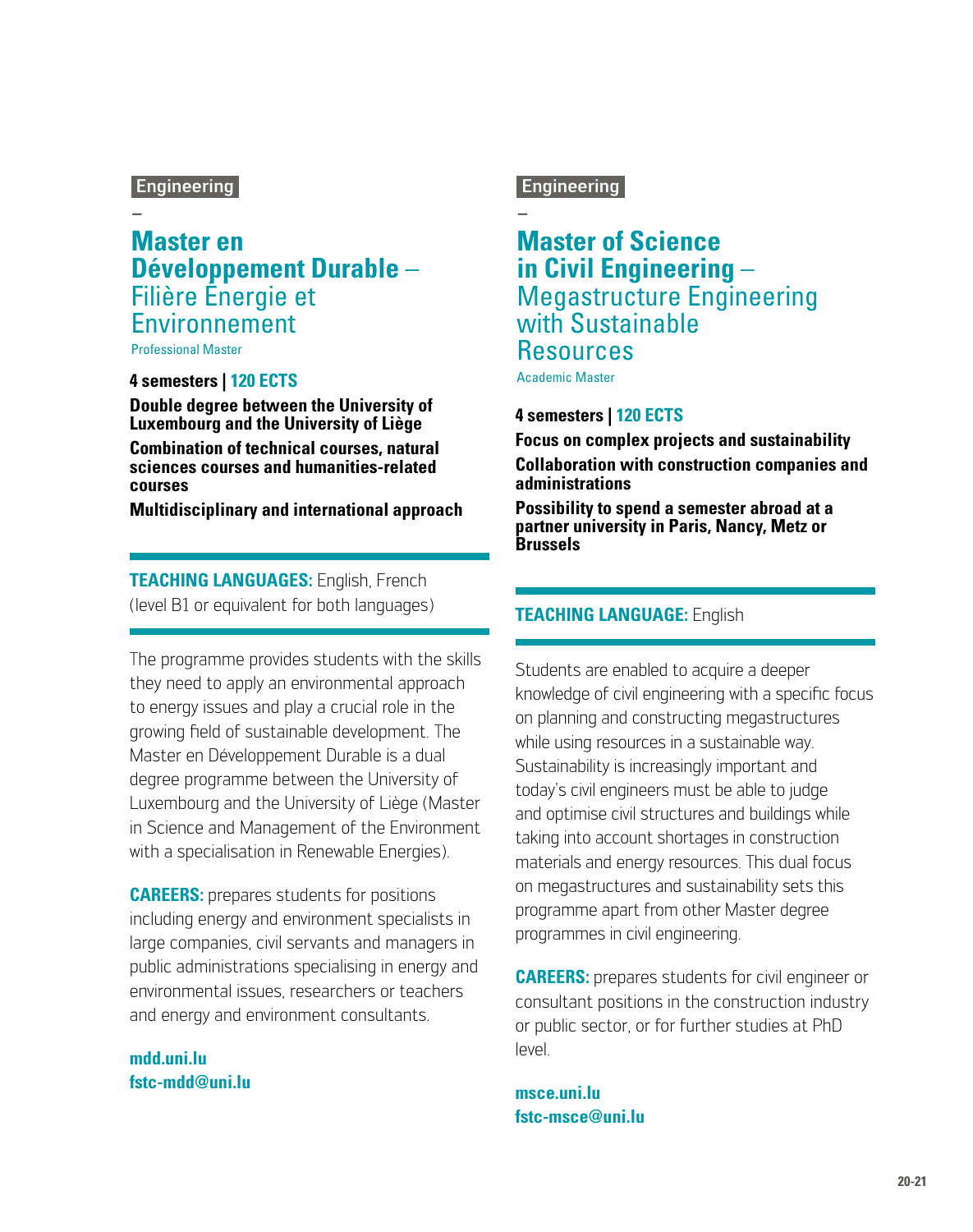#### Engineering

–

#### **Master of Science in Engineering** – Sustainable Product Creation

Academic Master

#### **4 semesters | 120 ECTS**

**Individual mentoring and courses taught in small groups**

**Combination of mechanical engineering and mechatronic issues within sustainable product creation**

**Focus on lean and sustainable use of all resources**

#### **TEACHING LANGUAGE:** English

The programme enables students to acquire a comprehensive, deep knowledge of all steps of the product creation process, from market segment specification, product planning, product design and manufacturing to product usage, service and recycling. The courses cover mechanical and electrical aspects. This Master perfectly balances academic education with industrial applicability of cutting-edge content.

**CAREERS:** prepares students for engineer or consultant positions in industry, or for further studies at PhD level.

**msp.uni.lu fstc-msp@uni.lu**

#### **Engineering**

–

#### **Master en Sciences de l'Ingénieur** – Efficacité Énergétique et **Économique**

Professional Master

#### **4 semesters | 120 ECTS**

**International approach to energy issues**

**Collaboration with the University of Lorraine, Siemens, Bosch, Paul Wurth and the European Investment Bank (EIB)**

#### **TEACHING LANGUAGES:**

French, English (level B1 for both languages)

The focus on energy efficiency makes the programme ideal for very good Bachelor of Engineering graduates wishing to acquire deeper knowledge of thermodynamics, mathematics and the modern technologies needed to assess energy-related issues. The programme combines technical elements with economics and business administration courses with the aim of providing students with the full range of skills required for approaching technically and commercially energy-related issues.

**CAREERS:** prepares students for managerial positions dealing with energy and environmental issues in the private and public sector, research and teaching, energy and environmental consultancy, or further studies at PhD level.

**meee.uni.lu fstc-meee@uni.lu**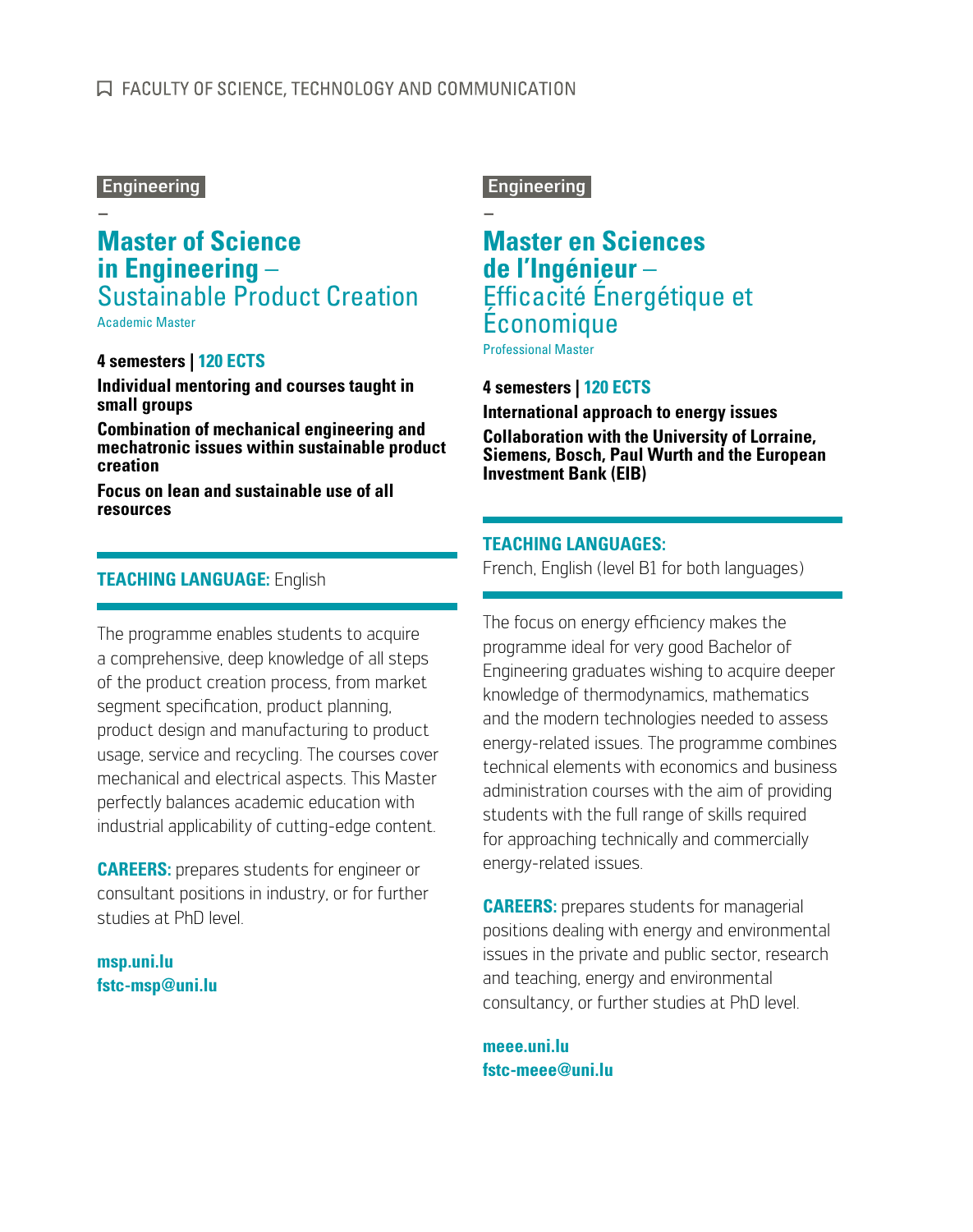#### Life Sciences

#### – **Master in Integrated Systems Biology**

Academic Master

#### Professional Master **4 semesters | 120 ECTS**

**Combination of life sciences and computational science Use of the most modern technologies in** 

**biosciences**

**Early involvement in research projects**

#### **TEACHING LANGUAGE:** English

The programme enables students to acquire a deeper knowledge of biosciences taking into account new technologies. This involves handling large amounts of data and thus bioinformatics and network analysis are essential elements in this modern education in biosciences.

**CAREERS:** employment opportunities in the biotech and pharmaceutical industries prepares students for a career as a researcher in biological, biomedical or pharmaceutical laboratories, as a data scientist with a focus on biomedical applications, as a secondary school teacher, or for further studies at PhD level.

**misb.uni.lu fstc-misb@uni.lu**

#### Life Sciences

–

#### **European Master of Small Animal Veterinary Medicine**

#### **4 semesters | 120 ECTS**

**Combination of coursework and written modules Acquisition of high level specialist qualifications**

**Internationally renowned professors**

#### **TEACHING LANGUAGE:** English

The programme provides post-graduate training courses for veterinarians wishing to upgrade their knowledge in various areas of clinical veterinary medicine.

**CAREERS:** successful completion of the programme certifies that a veterinarian has acquired an advanced level of knowledge in small animal medicine.

**esavs-master.org christine.valet@uni.lu**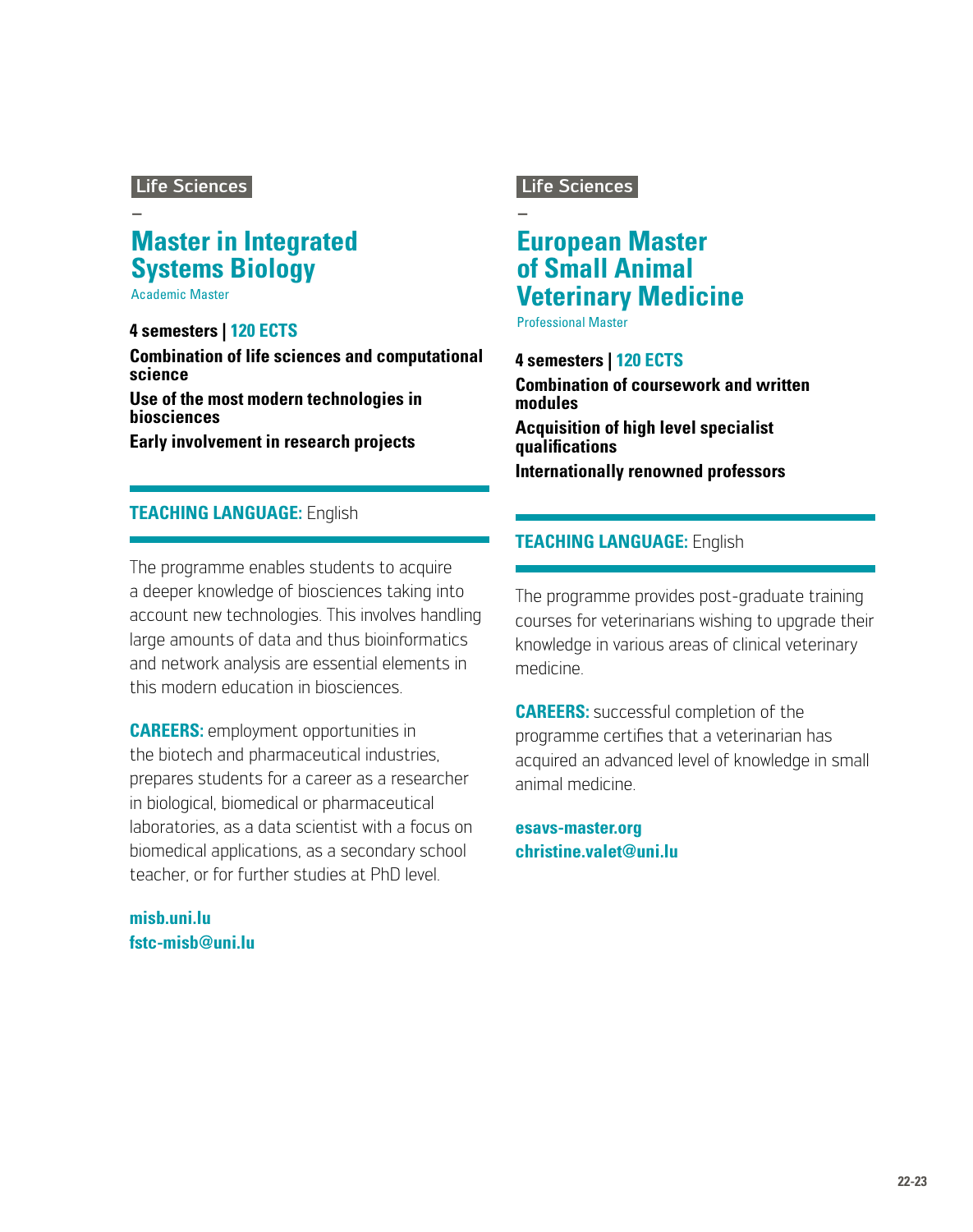#### Mathematics

–

#### **Master en Enseignement Secondaire** – **Mathématiques**

Professional Master

#### **4 semesters | 120 ECTS**

**Trilingual programme**

**Classes in educational sciences, educational sociology and psychology Special focus on issues specific to Luxembourg**

#### **TEACHING LANGUAGES:**

French, English, German

The programme prepares students to become highly qualified teaching professionals in the Luxembourg school system. The programme is specially designed for students who already hold a Bachelor's degree in Mathematics. Students are enabled to further their knowledge in the respective fields and develop the skills needed for teaching in classroom settings.

**CAREERS:** prepares students for a career in teaching in secondary schools in Luxembourg, or for further studies at PhD level.

**uni.lu/studies/fstc/master\_en\_enseignement\_ secondaire\_professionnel marielle.mabille@uni.lu**

#### **Mathematics**

#### – **Master in Mathematics**  Academic Master

**4 semesters | 120 ECTS**

**Three career-driven directions** 

**Curricula designed in cooperation with representatives from industry and banks**

**Teaching team committed to highest pedagogical quality**

#### **TEACHING LANGUAGE:** English

The programme offers a high-quality, flexible curriculum. During the first two semesters, students can further develop their core modern mathematical skills and start specialising via optional activities. In the third and fourth semesters, the Master offers exclusively specialised courses. The wide variety of advanced options available enables students to organise their studies according to their long-term career goals and to acquire 60 ECTS within one of three career-driven directions: financial mathematics, industrial mathematics and pure mathematics. The Master in Mathematics is organised in cooperation with the Master en Enseignement Secondaire – Mathématiques. Changes between the two Masters are possible.

**CAREERS:** mathematicians are needed in all institutions and companies including public sector institutions, banks, industries, higher education institutions, public and private research centres, consulting companies, insurance and pension companies statistical institutes, economic institutes, IT firms logistics companies, and meteorological institutes.

**mathmaster.uni.lu mathmaster@uni.lu**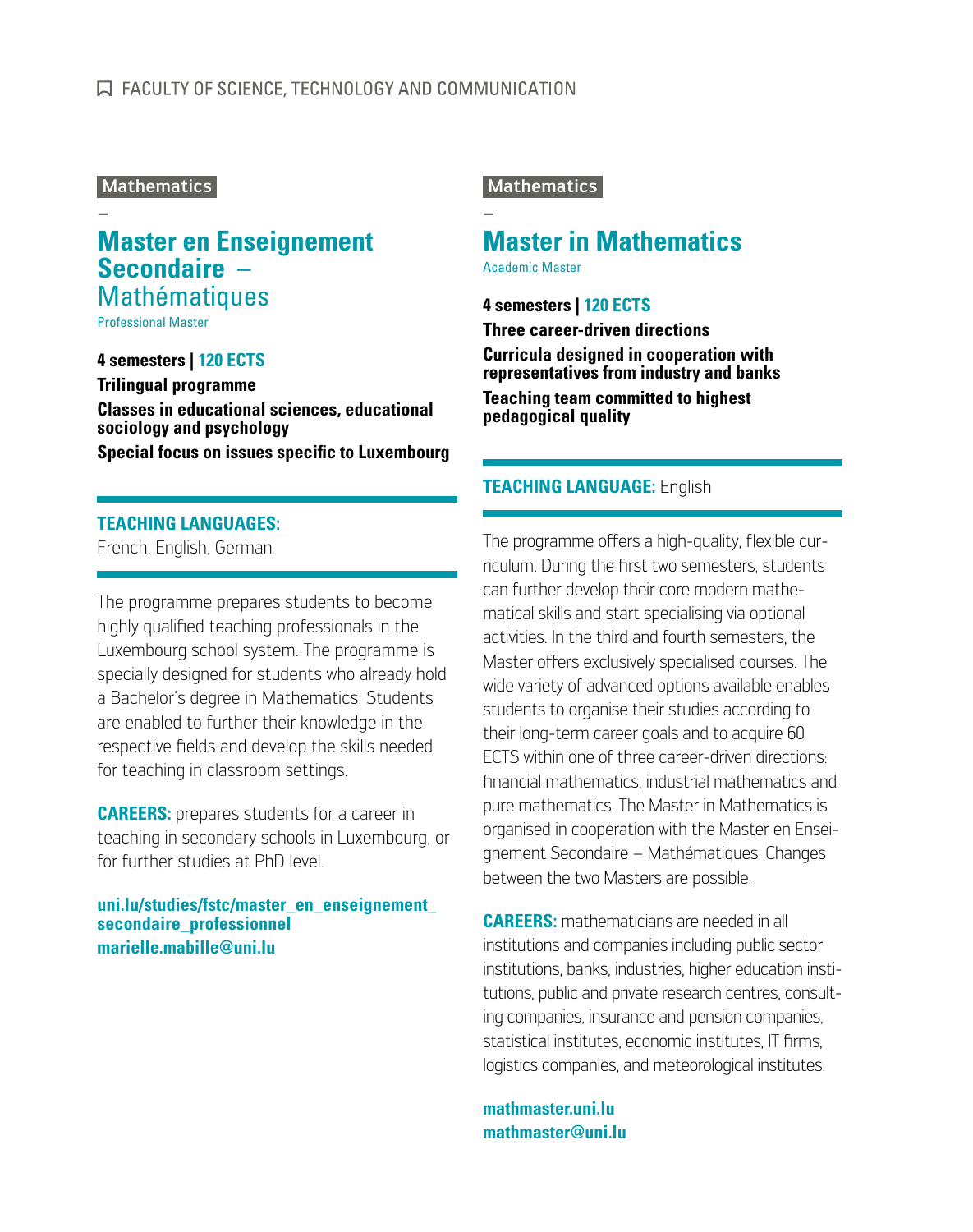#### Physics

–

#### **Master of Science in Physics**

Academic Master

#### **4 semesters | 120 ECTS**

**A comprehensive programme ranging from soft matter to solid-state physics**

**Involvement in current research activities Possibility to spend the second year in either Germany or France (tri-national Master degree programme)**

#### **TEACHING LANGUAGE:** English

Students are enabled to acquire a solid and broad education in the domain of condensed matter physics. The aim is to provide them with the skills needed to explain and predict the physical properties of materials ranging from semiconductors to cell membranes, based on their microscopic constituents.

**CAREERS:** employment opportunities in all industrial sectors including the electronics, automotive, aerospace and biomedical industries, or further studies at PhD level.

#### **maphysics.uni.lu fstc-mcmp@uni.lu**

#### Economics and Management

#### **Master in Accounting and Audit**

Academic Master

–

**4 semesters | 120 ECTS Includes "Formation complémentaire des candidats réviseurs d'entreprises"** 

#### **TEACHING LANGUAGE:** English

The Master in Accounting and Audit teaches indepth knowledge of all specialist areas relevant to accounting and audit practice, combining scientific and theoretical course content with practical experience and expertise. Courses are divided into blocks covering foundational theoretical issues and frameworks as well as technical and practical aspects of accounting and audit. Taught in small groups and an interactive setting, the programme promotes independent problem-solving skills through evaluation, analysis and application of knowledge.

**CAREERS:** employment opportunities in finance, accounting, or the financial management of companies. Auditor in another EU member state, research in the field of accounting and audit.

**maa.uni.lu fdef-maa@uni.lu**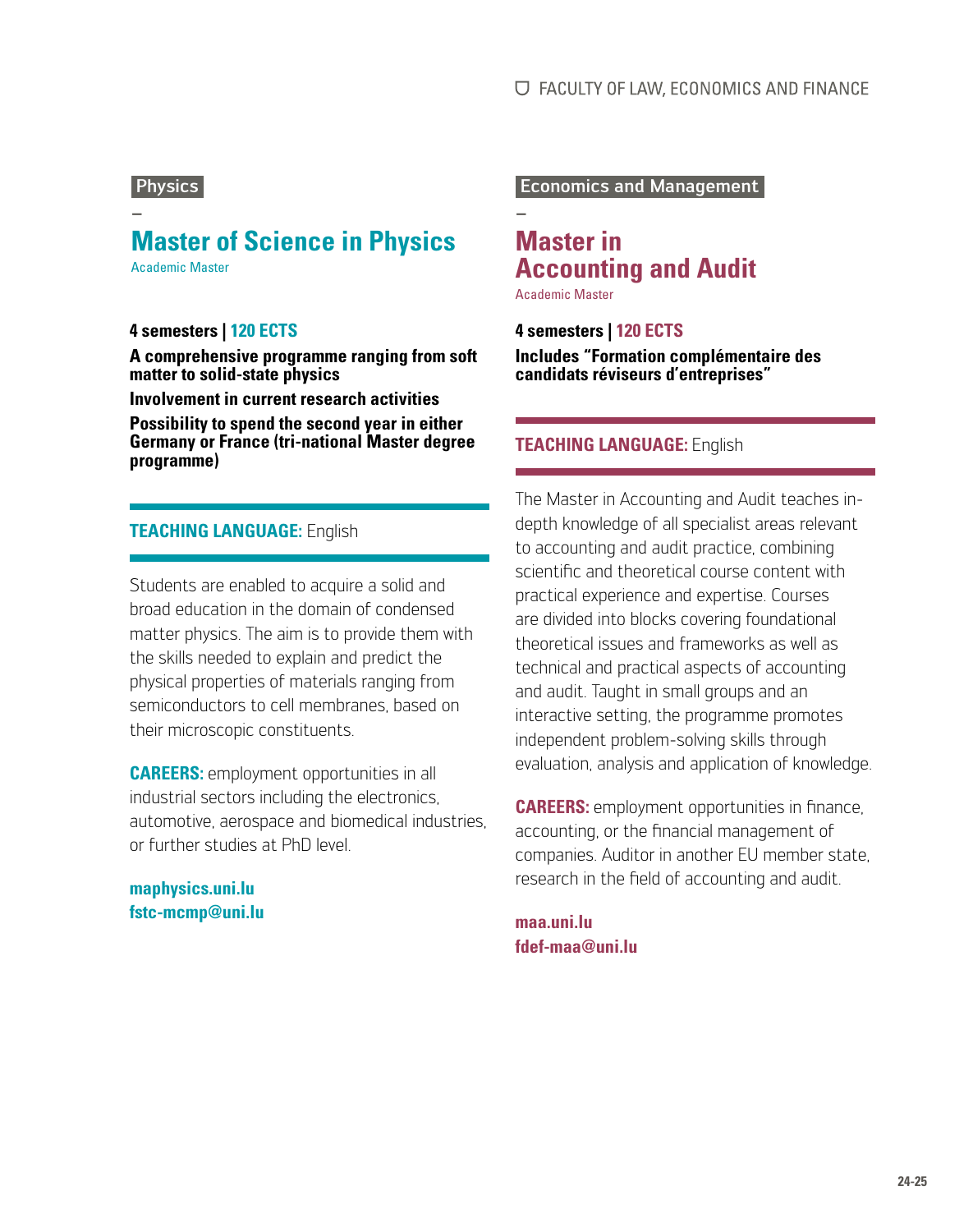#### Economics and Management

#### **Master in Economics and Finance**

Academic Master

–

#### **4 semesters | 120 ECTS Choice between traditional and research track in second year**

#### **TEACHING LANGUAGES:** English, French

The Master in Economics and Finance is aimed at students wishing to obtain a comprehensive education in finance. The course highlights the complementariness between theoretical analysis and its application. The goal of the programme is to enable students to adapt to the rapid changes in the financial sector and to make them familiar with the tools derived from the latest research. During the first year, students study fundamental topics of financial economics, with the second year offering two options: the traditional track comprises in-depth courses in economics and financial techniques as well as either a work placement or time to prepare a Master thesis. The research track offers a specific programme combining advanced analysis in finance and economics.

**CAREERS:** prepares students for management positions in the financial, banking or insurance sectors, or for further studies at PhD level.

**mef.uni.lu fdef-mef@uni.lu**

#### Economics and Management

#### – **Master in Entrepreneurship and Innovation**

Professional Master

#### **4 semesters | 120 ECTS**

**Fees €5,000 for first year; €3,000 for second year In partnership with the Luxembourg Chamber of Commerce** 

#### **TEACHING LANGUAGE:** English

The Master in Entrepreneurship and Innovation provides students with the knowledge and skills required to generate ideas and entrepreneurial solutions. The programme balances theory and practical know-how, drawing on concepts and knowledge from different disciplines, and integrating these concepts with the experience of daily business practice. The programme is based on a two-year structure and is divided into blocks, designed to cover foundational theoretical issues and frameworks as well as the technical and practical aspects of starting a new venture, whether a social business or corporate venture.

**CAREERS:** employment opportunities in areas of innovation management/small business management/start-ups/entrepreneurial contexts or corporate contexts and the public sector.

**mei.uni.lu fdef-mei@uni.lu**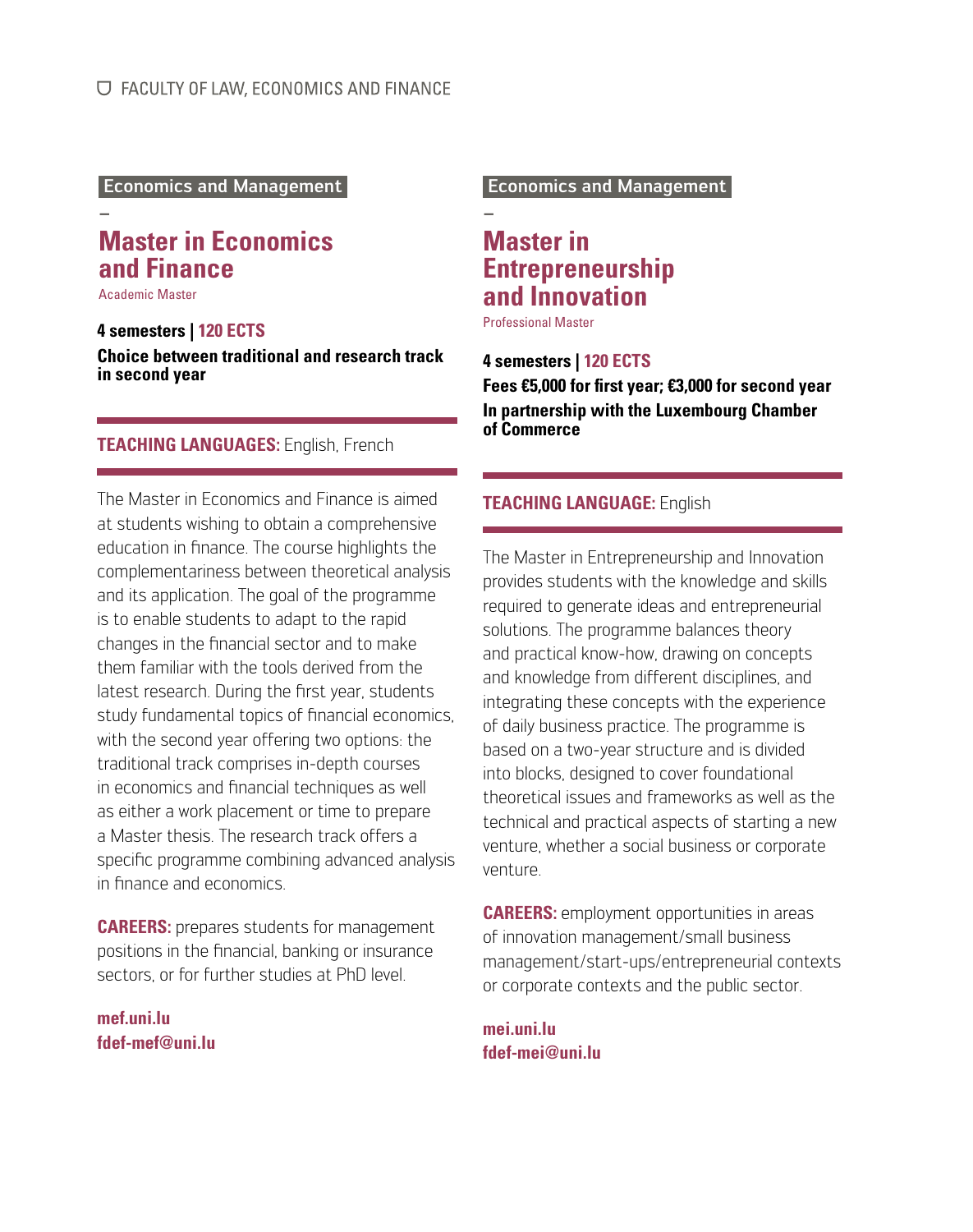#### Economics and Management

#### **Master in Logistics and Supply Chain Management**

Professional Master

–

#### **2 semesters | 60 ECTS**

**Fees €24,000 for full programme (scholarships available) Includes study period at MIT in Boston, USA** 

#### **TEACHING LANGUAGE:** English

The Master in Logistics and Supply Chain Management is offered in partnership with the Massachusetts Institute of Technology (MIT) in Boston, USA. Students acquire fundamental knowledge in the field of logistics and supply chain management. The programme includes a three-week study period at MIT. Throughout the academic year, students work on a Master thesis in collaboration with an industry partner company. In addition to in-class activities, students also take part in company visits to further bridge the theory-practice divide.

**CAREERS:** prepares students for the operational and strategic role that logistics and supply chain management play in modern companies. Graduates become supply chain champions, ready to confront the challenges of a changing business world through a global approach to and analysis of supply chain problems.

**lscm.uni.lu lcl-master@uni.lu**

#### **Finance**

–

#### **MSc in Banking and Finance**

Professional Master

#### **2 semesters | 60 ECTS**

**Fees €17,500 for full programme Includes week in residence at New York University Part-time option available Mandatory internship (or Master's thesis for part-time students)** 

#### **TEACHING LANGUAGE:** English

The Master of Science in Banking and Finance offers a comprehensive curriculum encompassing classic and more recent areas of the finance discipline as well as the principle functions of banking. The cross-functional curriculum offers a dynamic framework of analytical skills and intellectual tools, providing an integrated approach to solving complex banking and financial problems. In addition to a broad range of core courses, students may select one of three streams: banking, investment management, risk management. As an integral part of the programme, students are required to attend an academic week in residence at New York University Stern School of Business.

**CAREERS:** employment opportunities in corporate finance, asset and wealth management, banking and related fields.

**mbf.uni.lu fdef-mbf@uni.lu**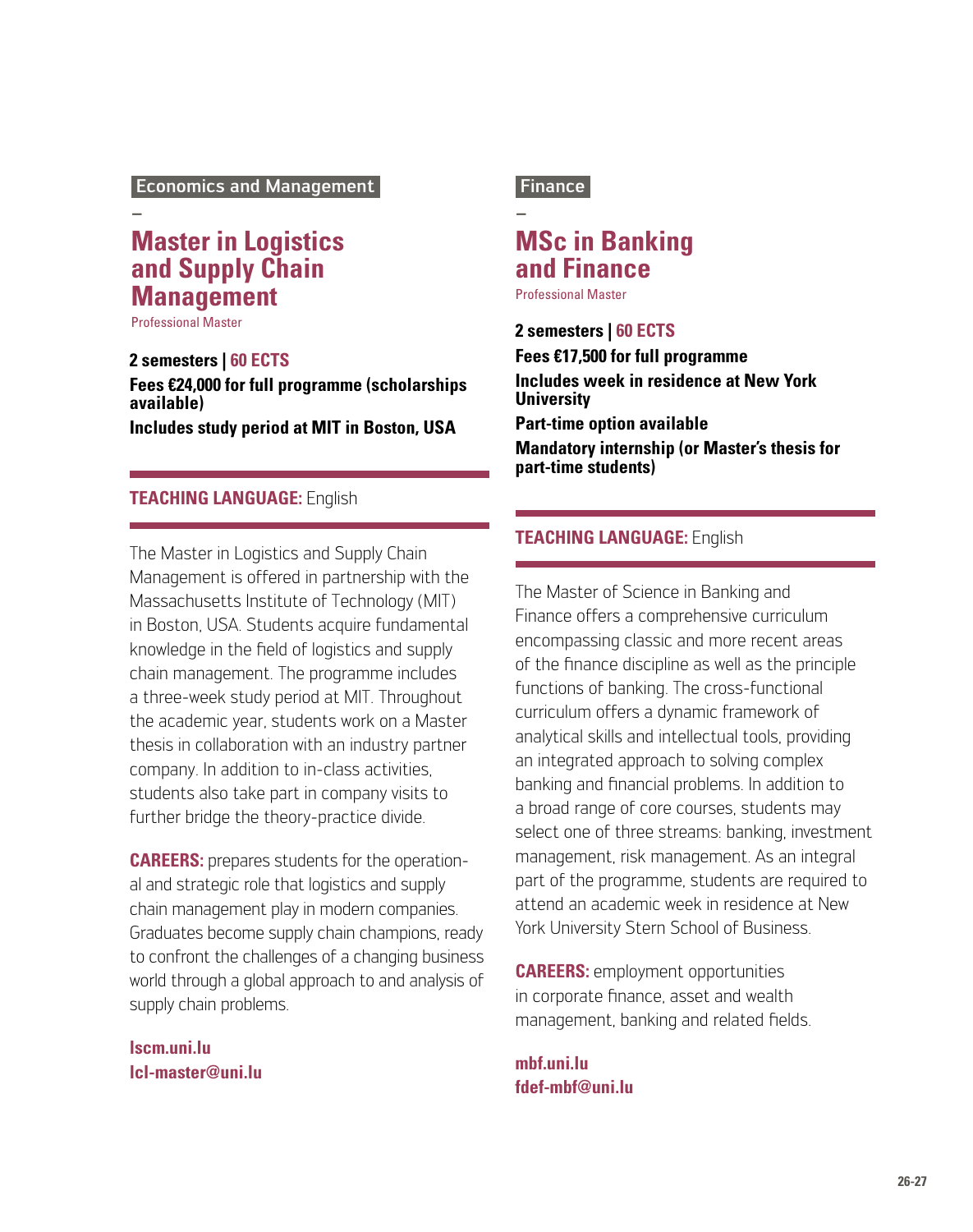#### **Finance**

–

#### **Master in Wealth Management**

Professional Master

#### **2 semesters | 60 ECTS**

**Fees €17,500 for full programme**

**Includes week in residence at Singapore Management University Part-time option available Mandatory internship (or Master's thesis for part-time students)** 

#### Law

–

#### **Master in European Law** (M1)

Academic Master

#### **2 semesters | 60 ECTS**

**Students are encouraged to take part in a moot court competition as an alternative to one course per module** 

#### **TEACHING LANGUAGES:** English, French

#### **TEACHING LANGUAGE:** English

The Master in Wealth Management is designed to educate and train future wealth managers, combining traditional finance subjects with courses in law, taxation and communication. The curriculum is designed around the principal dimensions of the wealth management business, including investment products, investor preferences, client attributes, as well as essential disciplines, such as legal structures and taxation. Considerations for the providers of wealth management services, such as strategy, governance and compliance for both bank or non-bank institutions, are also integrated into the curriculum as well as a week in residence at Singapore Management University.

**CAREERS:** employment opportunities in private banks, foundations, family offices, consultancy firms, insurance companies, and investment firms, among others.

All six Master of Laws (LL.M.) specialisations share a joint first year. It offers a solid basis in European law and prepares students for the different specialisations offered in the second year of LL.M. studies (M2). Classes are grouped into six modules: fundamentals of EU law, competition and internal market law, specialisations in European law, international and transnational context, international and European human rights protection, and current issues of European and international law.

**CAREERS:** upon completion of the first year of the Master (M1), students will have the necessary prerequisites to enrol in one of the six specialisations offered in the second year. Students choose their specialisation at the end of the first semester.

**llm-m1.uni.lu llm-m1@uni.lu**

**mwm.uni.lu fdef-mwm@uni.lu**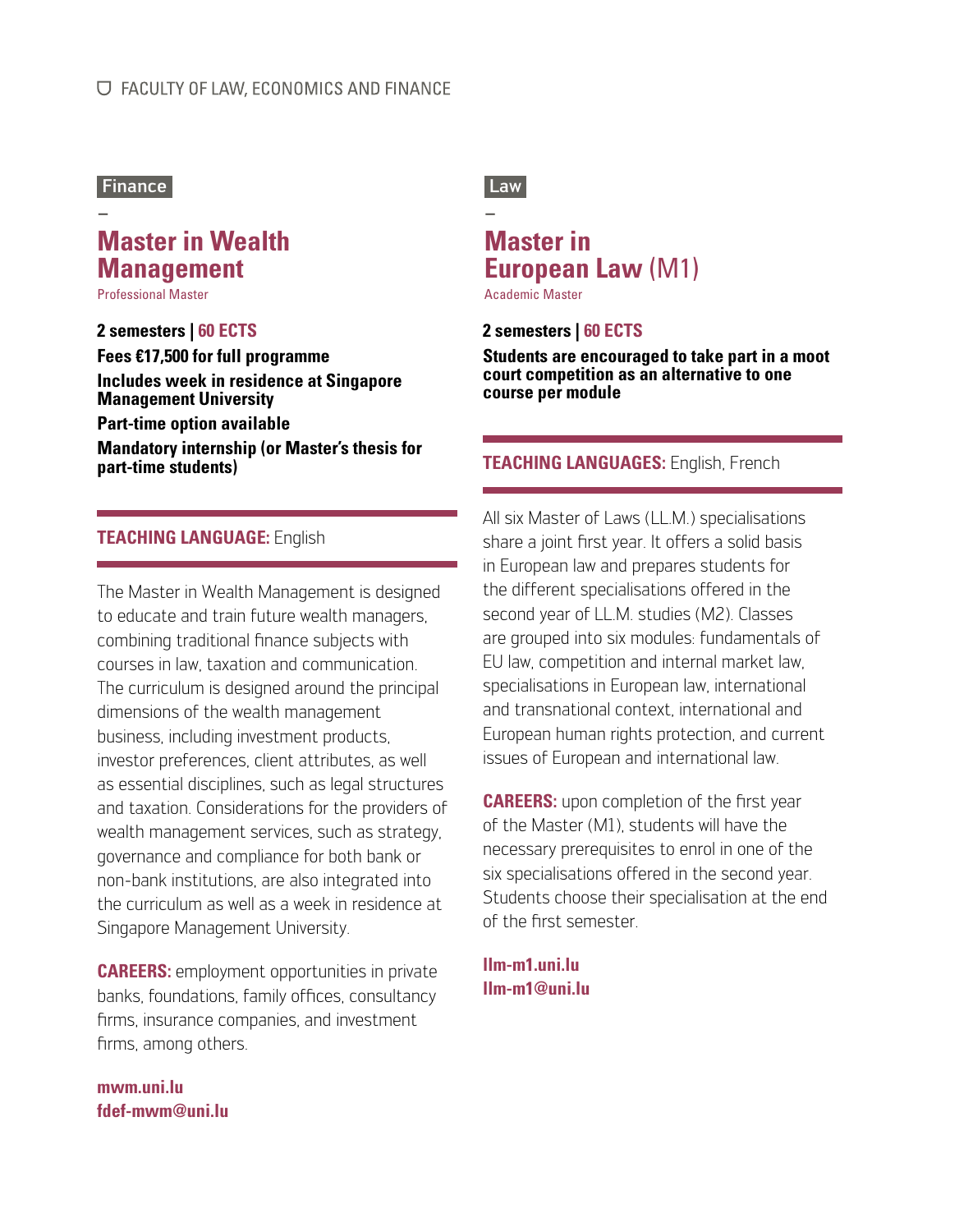#### Law

#### – **Master en Droit Bancaire et Financier Européen** (LL.M.)

Academic Master

#### **2 semesters | 60 ECTS**

**Option to specialise in collective investment schemes (CIS) or investment funds law** 

#### **TEACHING LANGUAGES:** English, French

The Master en Droit Bancaire et Financier Européen is one of the premier programmes in this field offered in continental Europe. The investment funds law option in the second semester is a legal qualification unique in Europe. The Master focuses on the study of three essential pillars – banking law, securities and capital markets law, and investment funds or CIS law – in the framework of European Union, Luxembourg and comparative law. The programme combines the acquisition of theoretical concepts and their practical application through interactive teaching and case-based learning.

**CAREERS:** legal careers in the banking and financial sector, the insurance sector or the fund industry. Employment in law firms, European banking and financial institutions or national administrations, or further studies at PhD level.

**llm-banking.uni.lu llm-banking@uni.lu**

#### Law –

#### **Master en Droit et Contentieux de l'Union Européenne** (LL.M.)

#### **2 semesters | 60 ECTS Mandatory internship of at least eight weeks**

#### **TEACHING LANGUAGES:** English, French

The Master en Droit et Contentieux de l'Union Européenne is designed to equip students with indepth knowledge and experience of substantive, institutional and procedural law of the European Union. Based on a method of active learning, the programme covers a wide spectrum of EU law, European constitutional, administrative and regulatory law, and specific matters of EU law, such as employment, immigration or external relations. The programme also covers procedural rules and remedies as well as the role of national and international judges in relation to the Court of Justice of the European Union.

**CAREERS:** employment opportunities at the European institutions, national administrations, law firms and the private sector, or further studies at PhD level.

**llm-contentieux.uni.lu llm-contentieux@uni.lu**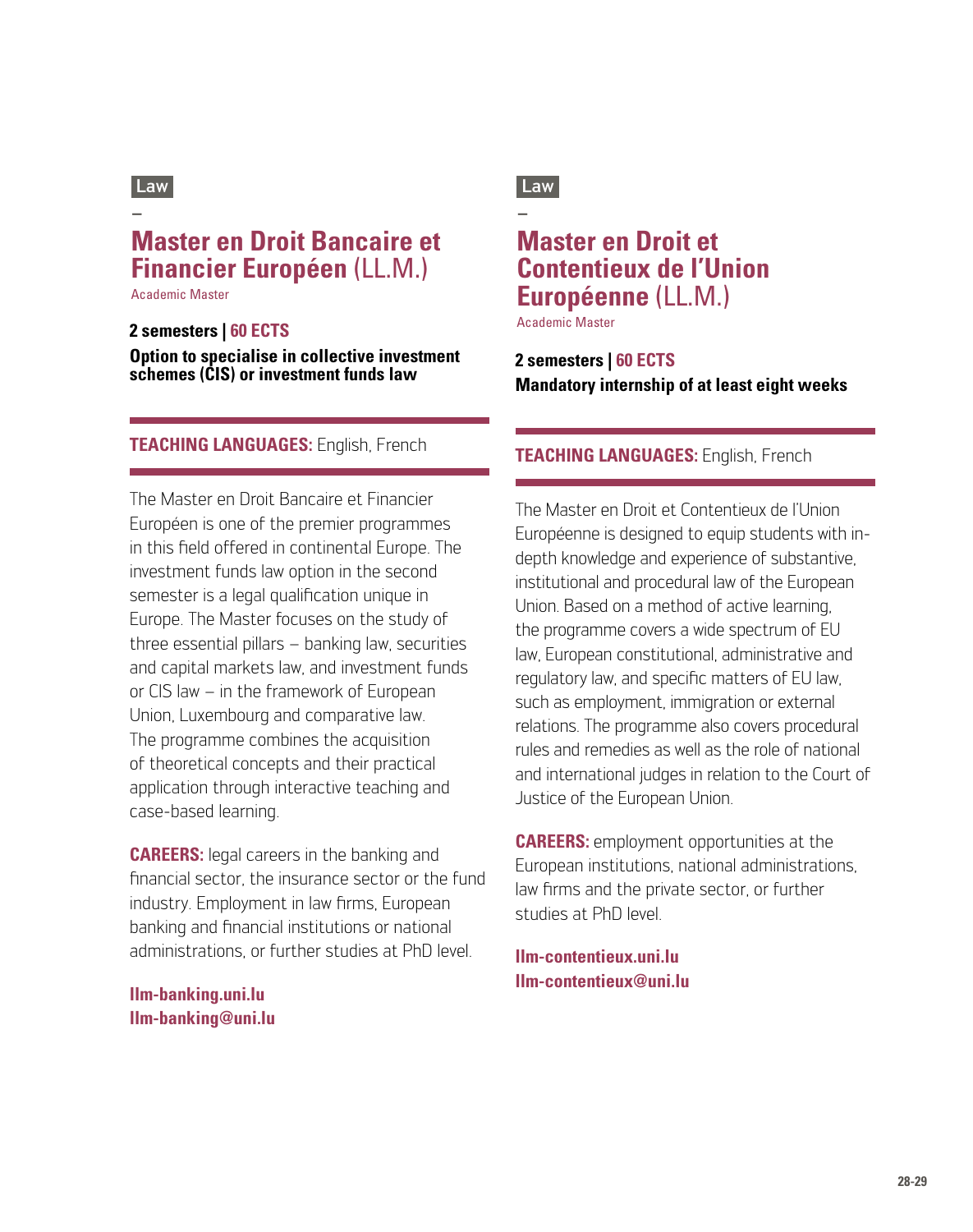#### Law –

#### **Master in European Economic and Financial Criminal Law** (LL.M.)

Academic Master

#### **2 semesters | 60 ECTS Mandatory internship of at least eight weeks**

#### **TEACHING LANGUAGES:** English, French

The Master in European Economic and Financial Criminal Law explores the fast-growing field of European criminal law with special emphasis on economic and financial criminal law. The programme consists of six modules dedicated to key aspects of European criminal law, including regulation and enforcement within the EU, European criminal law and criminal procedure, corporate criminal law and compliance, and judicial cooperation and EU law enforcement agencies. In the second semester, students write a Master thesis and participate in an internship to further expand their skills by applying acquired knowledge to real-life situations.

**CAREERS:** in European economic and financial criminal law in Luxembourg or abroad, for example as a compliance expert, white-collar crime lawyer or EU official, or further studies at PhD level.

**llm-criminal.uni.lu llm-criminal@uni.lu**

#### Law –

#### **Master in European and International Tax Law** (LL.M.)

Academic Master

**2 semesters | 60 ECTS Choice between Master thesis and case study Opportunity to apply for ATOZ Foundation Scholarship** 

#### **TEACHING LANGUAGES:** English, French

The Master in European and International Tax Law teaches students to master the general principles of tax law in order to be able to work with new or unfamiliar legal rules and to successfully recognise issues arising in new taxing jurisdictions. Students will learn to make use of the extensive Luxembourg tax treaty network and gain first-hand exposure to real tax issues and the jurisprudence of the Court of Justice of the European Union. This programme puts a particular emphasis on the interaction of tax treaty law with domestic tax law, as well as the effects of primary and secondary EU law on domestic tax rules.

**CAREERS:** employment opportunities in the legal tax and advisory sector, financial or law firms, national administrations, and European and international institutions, or further studies at PhD level.

**llm-tax.uni.lu llm-tax@uni.lu**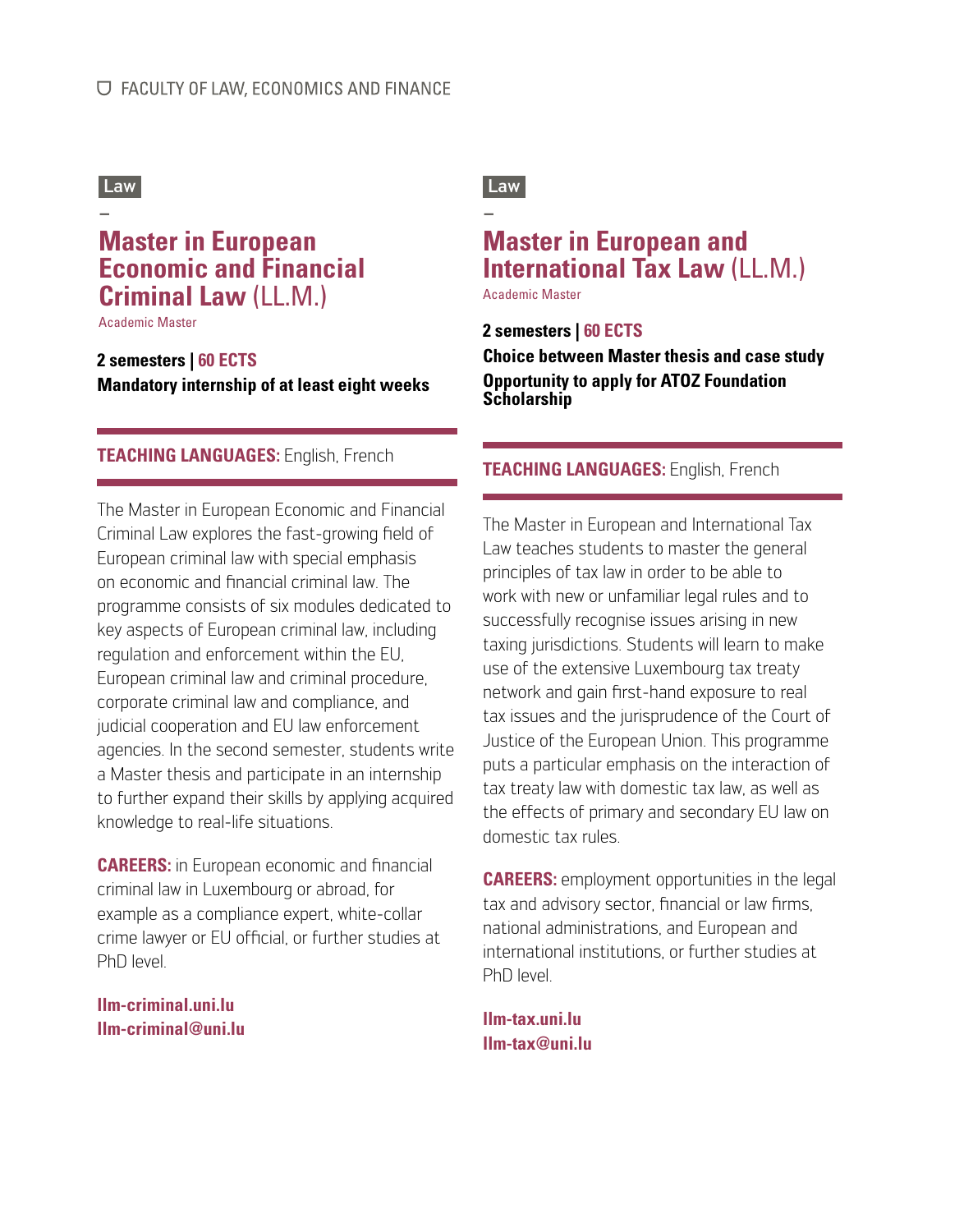#### Law –

#### **Master in European Private Law (I)** M.

Academic Master

**2 semesters | 60 ECTS Mandatory internship of up to three months Opportunity to participate in the "Clinique du Droit"** 

#### **TEACHING LANGUAGES:** English, French

The Master in European Private Law teaches students about European integration and the interaction between EU law and national legal systems as well as discussing areas of private law that have been deeply Europeanised (company, labour, intellectual property, banking and financial law). The programme also explores legal areas where the influence of European law is indirect but vivid (contract and tort law, law of family and persons, procedural law). The programme mixes theoretical and practical approaches, hosting monthly workshops, the clinical teaching programme "Clinique du Droit" and a mandatory internship.

**CAREERS:** employment opportunities in national administrations, the European institutions, law firms, the judiciary, banks and financial institutions, or as notaries. Further studies at PhD level.

**llm-private-law.uni.lu llm-private-law@uni.lu**

#### Law –

#### **Master in Space, Communication and Media Law** (LL.M.)

**2 semesters | 60 ECTS** 

#### **TEACHING LANGUAGES:** English, French

The Master in Space, Communication and Media Law combines a range of courses on space law, international and European satellite communication law, media law, electronic communications and e-commerce law, intellectual property law as well as data protection law. It covers these areas on international, European and national level. Over the course of the programme, students acquire complete expertise in the regulatory aspects of space, communication, ICT and media law within an exciting and developing field.

**CAREERS:** employment opportunities in national regulatory agencies, ministries for telecommunication and media, private companies active in the media and telecommunication sector, law firms, international organisations dealing with space communication, and development and aid institutions, or further studies at PhD level.

**llm-space-media.uni.lu llm-space-media@uni.lu**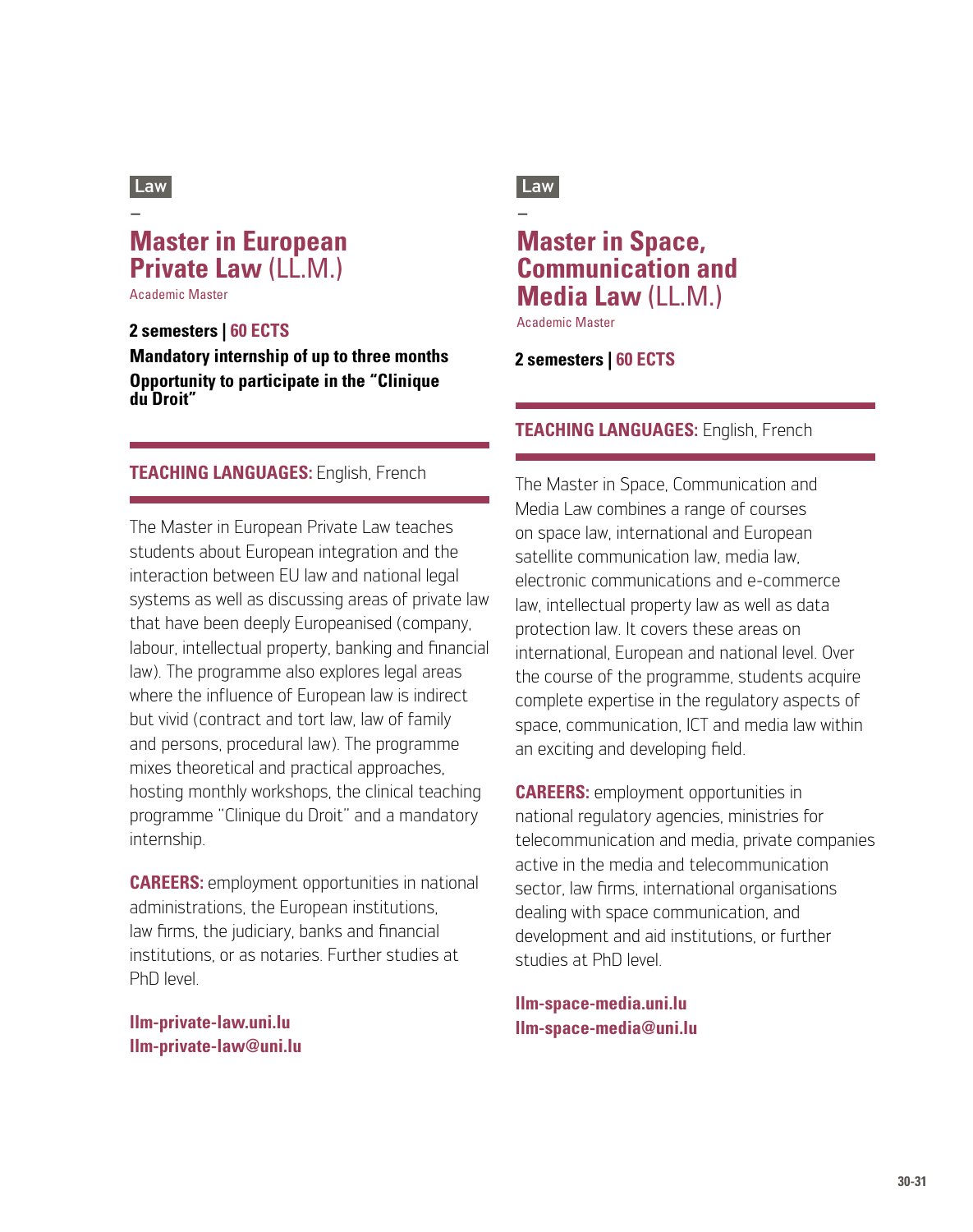#### Humanities

–

#### **Master en Études Franco-Allemandes:**  Communication et Coopération Transfrontalières

Professional Master

#### **4 semesters | 120 ECTS**

**Courses are taught at the University of Lorraine, Saarland University and the University of Luxembourg A mandatory internship in a cross-border institution Intensive French and German language courses**

#### **TEACHING LANGUAGES:** French, German

The programme trains experts in intercultural communication providing them with a deep understanding of the France-Germany-Luxembourg relationship. Courses cover a broad range of subjects including the politics, economics and culture of France and Germany, Franco-German relations and European integration, intercultural communication, information and communication sciences, and cultural and media analysis. Students spend the first year at the University of Lorraine and the second at Saarland University. During the second year, students must choose three courses directly linked to their field of study (two in semester 3 and one in semester 4) from a large range of Master courses at the University of Luxembourg.

**CAREERS:** employment opportunities in journalism, public relations, marketing in cultural institutions in the Saar-Lor-Lux region or in European institutions, or further studies at PhD level.

#### **Humanities**

–

#### **Master en Histoire Européenne Contemporaine**

Academic Master

#### **4 semesters | 120 ECTS**

**A strong focus on digital history** 

**Conferences and guest lecturers by international experts and European key players Specialisation in "European history in the long term" or "History of the European integration process"**

#### **TEACHING LANGUAGES:** English, French

The programme is designed to provide students with a high-level education in European history, covering topics such as the political and socioeconomic aspects of the European integration process, the construction of social and cultural identity throughout Europe, European migration and Europe's relations with other global regions. Students learn to use digital history tools and methodologies and transfer and adapt traditional narrative techniques. They develop their own ways of telling (hi)stories, for both academic and non-academic audiences.

**CAREERS:** employment opportunities in European political and cultural institutions, media and cultural management, diplomatic services, senior civil service, archives and libraries. Prepares students for a teaching career in secondary education, or for further studies at PhD level.

#### **mahec.uni.lu**

#### **mpcct.uni.lu**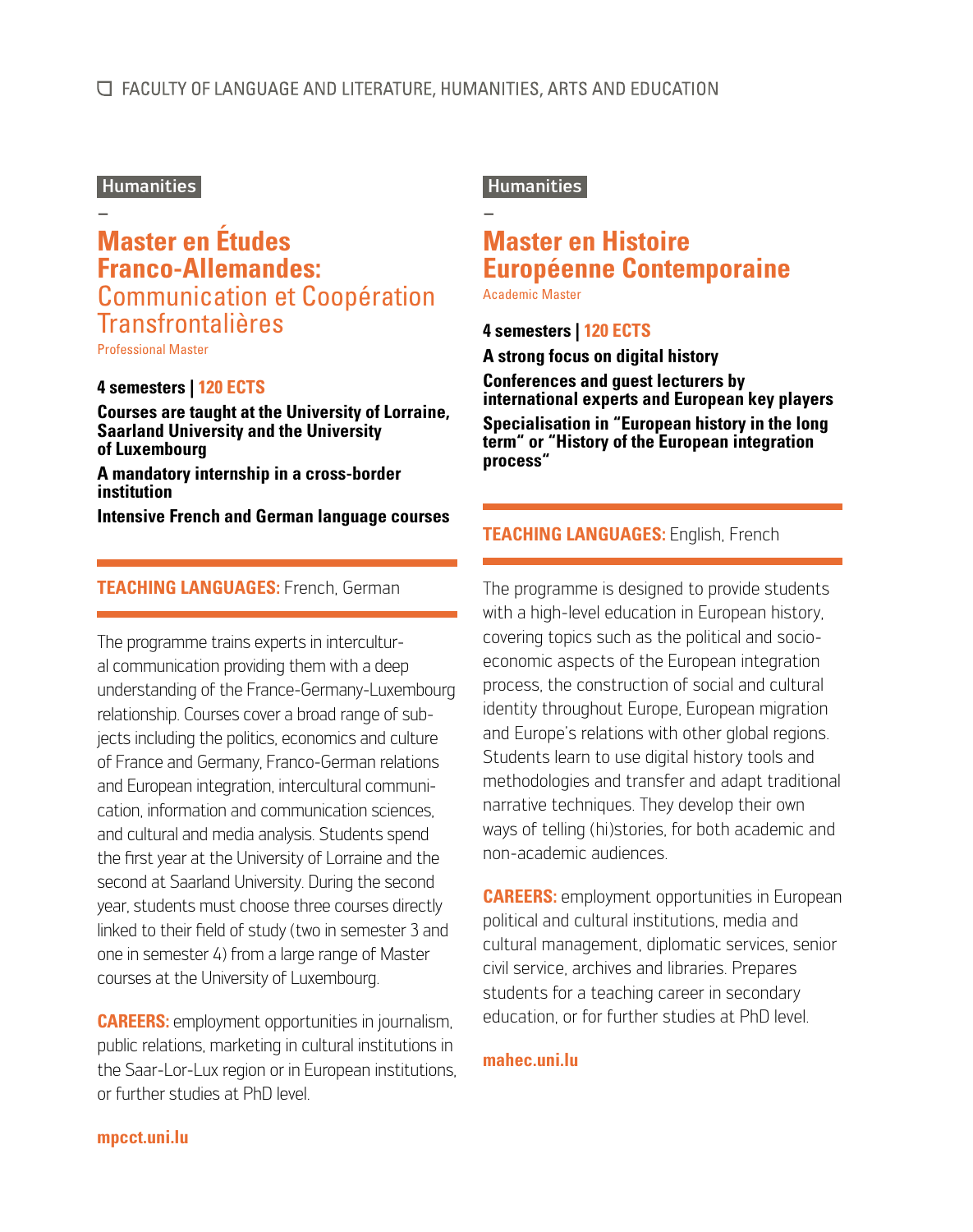#### **Humanities**

–

#### **Master in Learning and Communication in Multilingual and Multicultural Contexts**

Academic Master

#### **4 semesters | 120 ECTS**

**Multilingual classes in English, French and German with both academic and practical orientation**

**Master classes and an international symposium with renowned international experts**

**The option of internships in European Institutions, companies and NGOs**

**TEACHING LANGUAGES:** English, French and German, some courses are multilingual

The multilingual and international programme focuses on the challenges and opportunities of multilingualism and multiculturalism in education, in the workplace and in new media. Students develop in-depth knowledge of scientific research in these fields and work with a range of methodological tools used for conducting independent research projects that are relevant to societal issues. The programme includes the possibility of a work placement, a symposium abroad and lectures given by internationally renowned external experts. Students develop their skills in the three languages used during the programme. Courses are taught Thursdays to Saturdays to accommodate part-time workers.

**CAREERS:** employment opportunities in education, new media analysis, diversity management, cultural mediation, communication, human resources, translation, and journalism or further studies at PhD level.

#### **Humanities**

–

#### **Master in Modern and Contemporary European Philosophy**

Academic Master

**4 semesters | 120 ECTS** 

**A high-level academic education in modern and contemporary European philosophy**

**A strong research focus**

**Key insights into historical developments and systematic problems of modern and contemporary European philosophy**

#### **TEACHING LANGUAGE:** English

The programme focuses on European philosophy from Descartes to the present day and provides an in-depth study of European philosophy beginning with classical rationalism and empiricism, moving on to Kant and German idealism, and concluding with 20th century and contemporary philosophy. Credited language courses give students the opportunity to improve their French and German language skills. Students may choose from a wide range of interdisciplinary course options covering the fields of history, politics and literature.

**CAREERS:** employment opportunities in cultural and political institutions, journalism and publishing, or further studies at PhD level.

#### **mapr.uni.lu**

#### **multi-learn.uni.lu**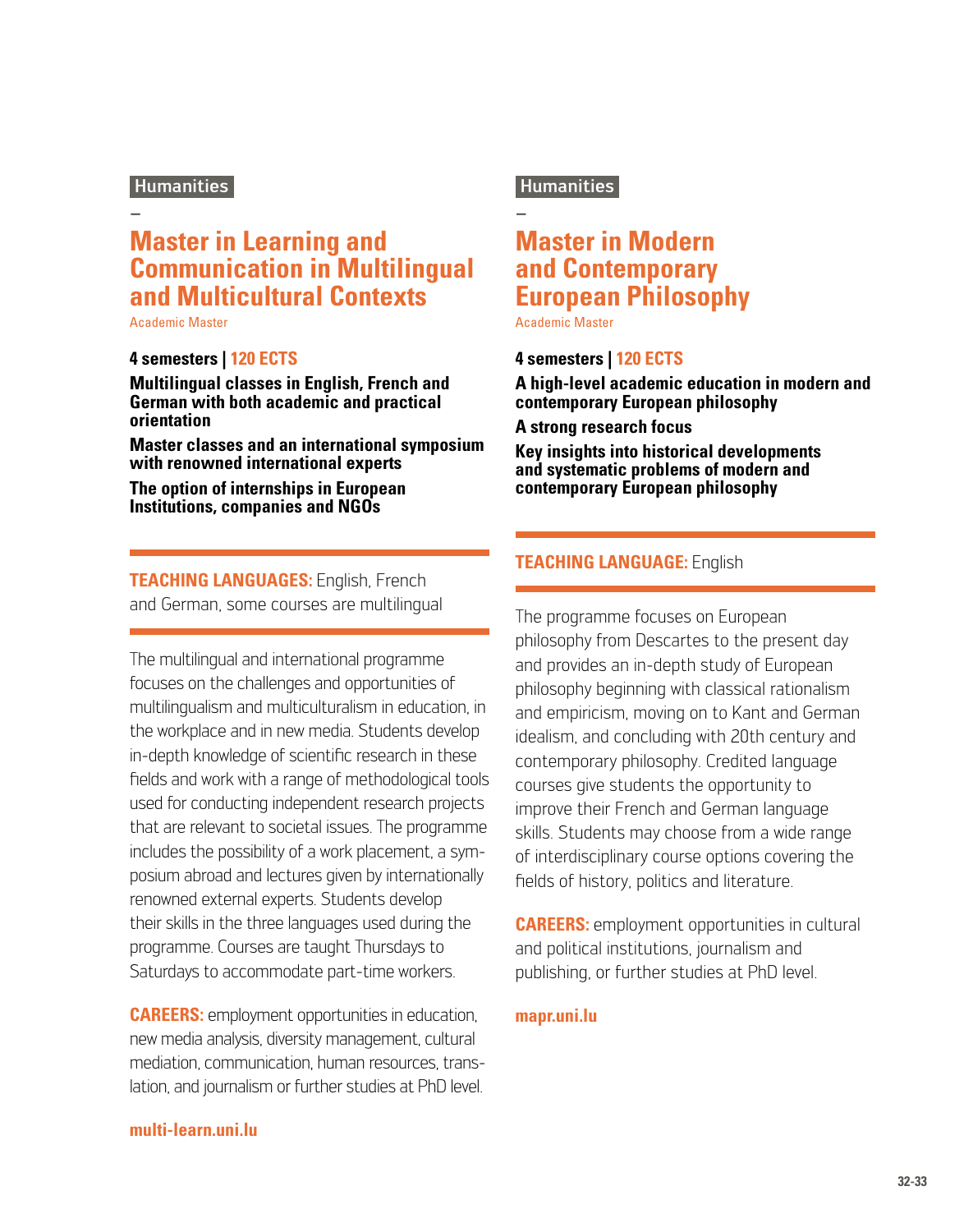#### Humanities

–

#### **Master Theaterwissenschaft und Interkulturalität**

Academic Master

#### **4 semesters | 120 ECTS**

**A programme jointly organised by the University of Luxembourg and the University of Trier A strong cooperation with national theatrical institutions**

**An intensive practical orientation**

**TEACHING LANGUAGES:** German, some courses might be taught in French and/or English

The programme is designed for students who are passionate about the theatre, performing arts and culture. The courses cover both the theory and practice of theatre in its historical and contemporary forms. Students are introduced to the relationship between theatre and interculturalism and deepen their knowledge of intercultural aesthetics, the different forms and concepts of theatre, theatre theory and cultural management. Students take script and writing workshops led by directors and playwrights and plan, coordinate and implement their own artistic projects.

**CAREERS:** employment opportunities in the theatre, cultural agencies or institutions, public relations, cultural management and organisation, project management and festival organisation, theatre review and media relations, or further studies at PhD level.

#### **Humanities**

–

#### **Trinationaler Master in Literatur-, Kultur- und Sprachgeschichte des deutschsprachigen Raums**

Academic Master

#### **4 semesters | 120 ECTS**

**A programme jointly organised by the University of Luxembourg, the University of Lorraine and Saarland University A curriculum certified by the Franco-German University A mandatory 8-week internship**

#### **TEACHING LANGUAGE:** German, some

optional courses are taught in French

The programme focuses on German language, literature and culture from their beginnings to the present day. Students design their own curriculum according to their interests by choosing from different courses offered at the three partner universities. At the University of Luxembourg, the focus is on culture and media studies and multilingualism. Students familiarise themselves with the different learning and research cultures of the three countries and acquire intercultural skills, which are highly valued in today's working environment. Depending on the number of credits acquired at each of the three universities, students obtain a tri-national, bi-national or national diploma.

**CAREERS:** employment opportunities in publishing, media and communications, cultural institutions, library and archive work, the lifelong learning sector, or further studies at PhD level.

#### **mti.uni.lu**

#### **trinationaler-master-germanistik.eu**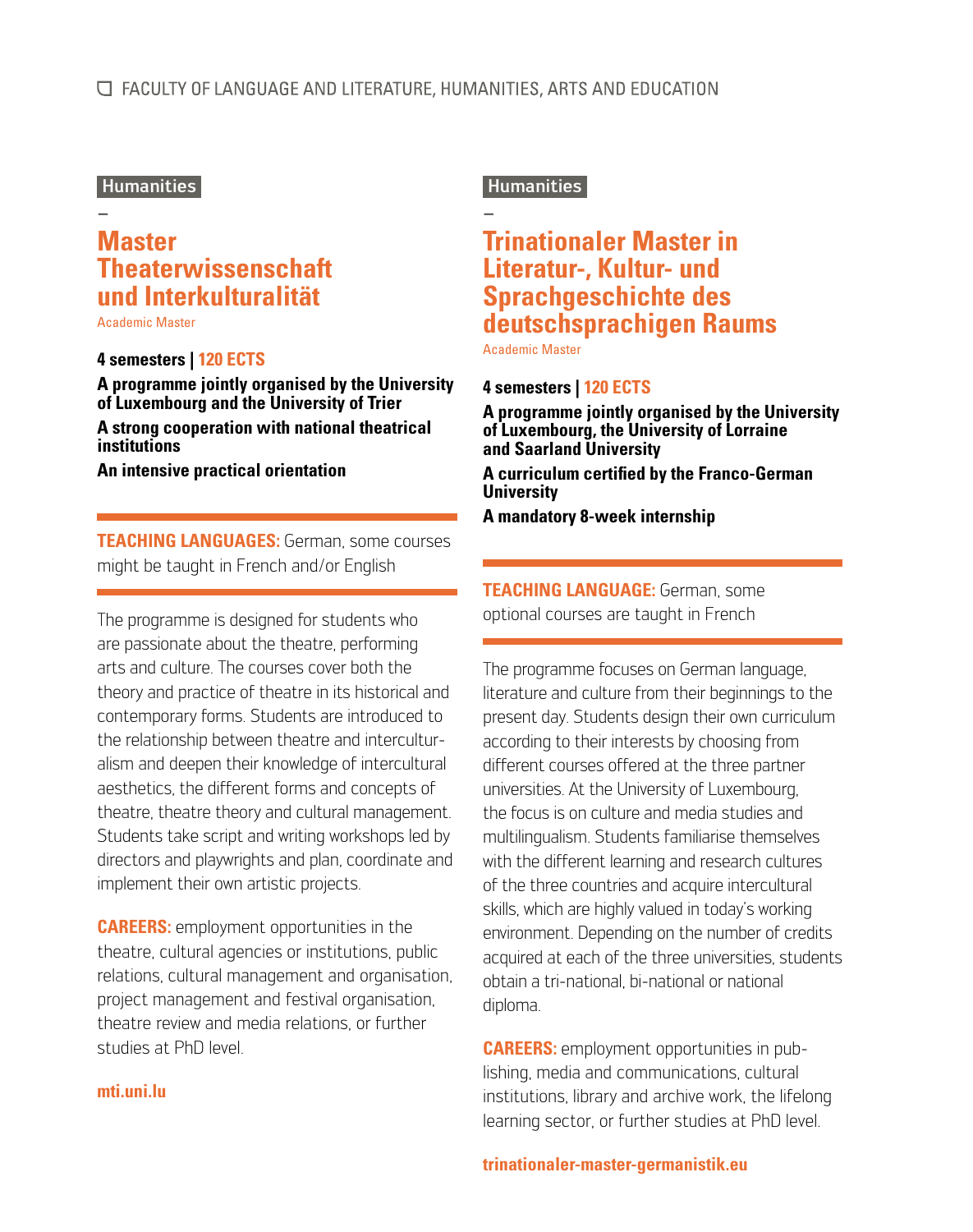#### **Psychology**

#### – **Master in Psychology:** Evaluation and Assessment

Academic Master

#### **4 semesters | 120 ECTS**

**A strong focus on statistics Development of design tests for data collection, utilising quantitative and qualitative research A mandatory 10-week internship in a counselling setting**

#### **TEACHING LANGUAGES:** English, French

The programme provides key qualifications specific to the assessment field. Students develop the statistical and methodological knowledge and expertise required to process and interpret data. They acquire advanced skills for implementing and applying assessment tools in educational settings and for developing cognitive, professional or personal profiles. Students are trained to become high-quality experts in the areas of psychometrics, statistics and measurement and multivariate analysis methods.

**CAREERS:** employment opportunities in HR departments, assessment centres, initial and lifelong training centres, or further studies at PhD level.

#### **mapea.uni.lu**

#### **Psychology**

#### – **Master in Psychology:** Psychological Intervention

Academic Master

#### **4 semesters | 120 ECTS**

#### **A research-based study programme on applied aspects of psychological Intervention**

**Courses are carried out in close collaboration with nationally and internationally renowned scholars**

**A mandatory 12-week internship**

#### **TEACHING LANGUAGES:** English, German

The programme is specially designed for students who wish to deepen the knowledge acquired during a Bachelor programme in Psychology. The programme includes advanced theoretical, methodological and applied aspects of psychological intervention research as well as practical on-the-job training. Students are trained in the fields of clinical psychology, health, social and developmental psychology. The flexible programme structure gives students the opportunity to choose between different modules leading to a more clinically oriented or an educationally oriented profile.

**CAREERS:** employment opportunities in psychological intervention and research, especially in the field of clinical and educational psychology, or further studies at PhD level.

#### **mpi.uni.lu**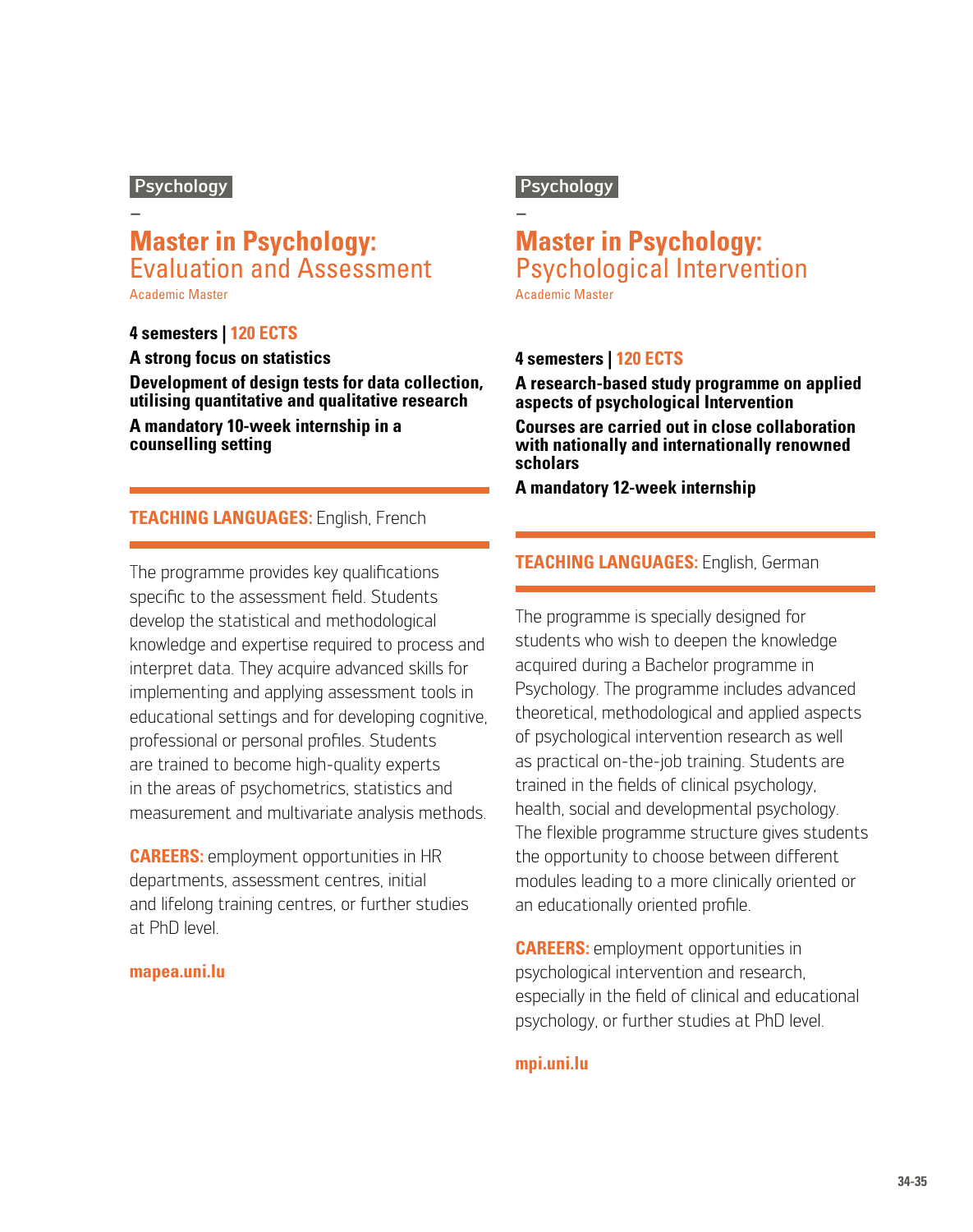#### Psychology

#### – **Master in Psychotherapy**

Professional Master

#### **6 semesters | 120 ECTS**

**A part-time lifelong learning study programme Fees 2600 €/semester** 

**Admission requirements include 500 hours of supervised practice in a clinical setting**

#### **TEACHING LANGUAGES:**

English, French, German

The programme is designed for psychologists and physicians who wish to undertake a special training in psychotherapy that covers both the basic and applied aspects of psychotherapy research as well as practical on-the-job training. Students develop professional skills in psychological assessment, prevention and intervention. The programme is strongly research-focused with the main aim to teach evidence-based methods of psychotherapy. The programme is in full agreement with the guidelines of the European Federation of Psychological Associations (EFPA).

**CAREERS:** qualification to work as a certified psychotherapist.

#### **map.uni.lu**

#### Social Sciences

#### **Master in Architecture**

Academic Master

–

#### **4 semesters | 120 ECTS**

**A profiled programme in architecture, European urbanisation and globalisation**

**Design studios on architectural and urban design**

**A 2-month internship in an architectural practice**

#### **TEACHING LANGUAGE:** English

The programme focuses on architectural design, as a creative discipline and a major agent in the production of space. Students explore how the historical, social, political and environmental effects of urbanisation and globalisation are shaping architecture. The courses cover a broad range of topics including the economic and ecological aspects of globalisation, European urban and spatial planning, urban landscape design within Europe and the respective regulatory frameworks, and the history and theory of cultural and visual studies, as well as research methods on architecture and urbanism.

**CAREERS:** employment opportunities in the private sector or administrative bodies, or further studies at PhD level.

#### **architecture.uni.lu**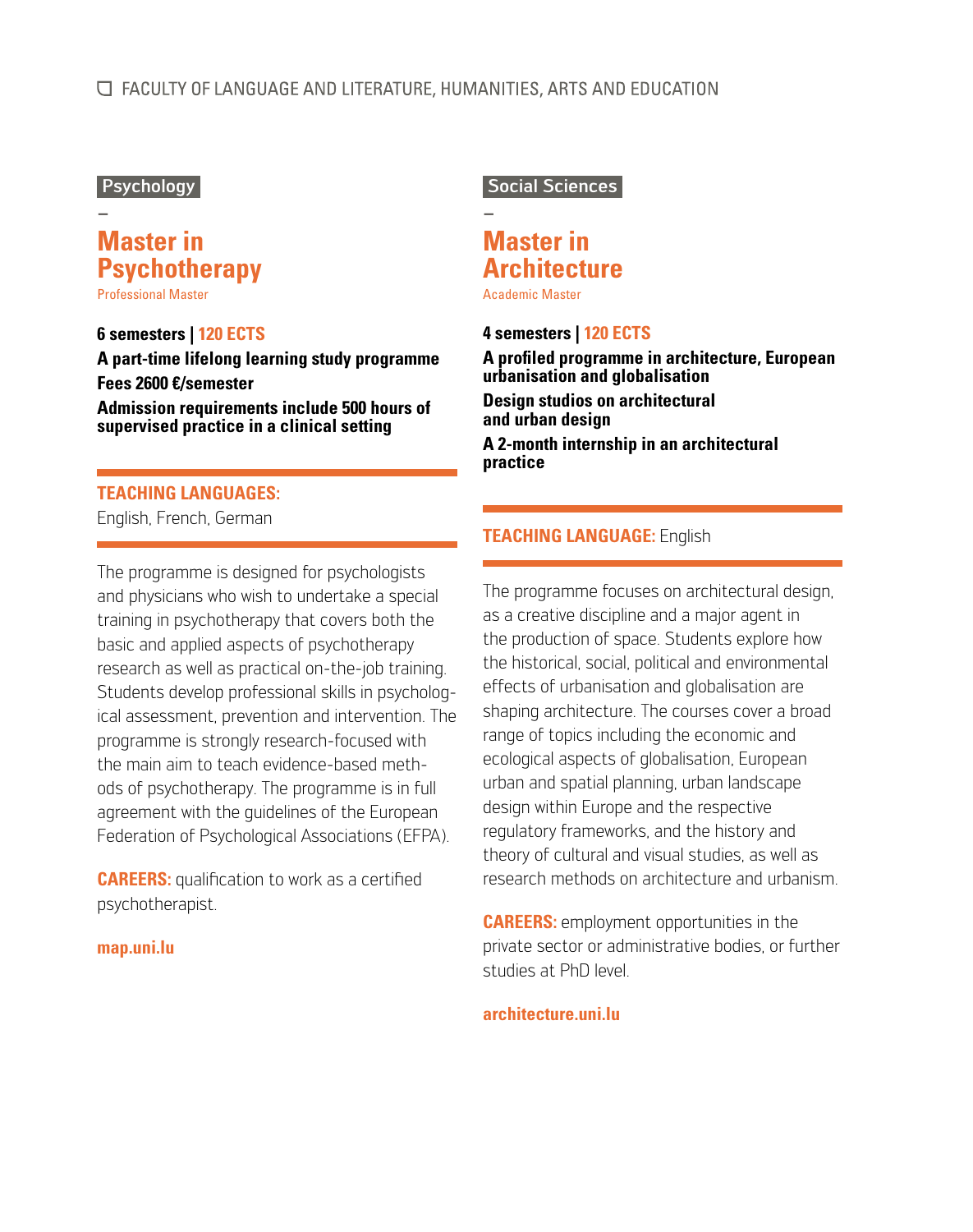#### Social Sciences

#### – **Master in Border Studies**

Academic Master

#### **4 semesters | 120 ECTS**

**Multilingual programme taught at the University of Luxembourg, University of Lorraine, (France), Saarland University (Germany), University of Kaiserslautern (Germany)**

**A mandatory internship**

**A joint diploma issued by all four partner universities** 

#### **TEACHING LANGUAGES:**

English, French, German

The programme addresses the economic, political, social and cultural issues of borders and border regions in Europe and beyond and provides students with the analytical skills required to understand the challenges of crossborder cooperation. Students acquire the needed skills to play a crucial part in discussions about national and European identities, worldwide mobilities, migration and cultural diversity issues. Students can choose either the spatial studies track or the language and cultural studies track.

**CAREERS:** employment opportunities in crossborder and intercultural working settings, cultural agencies or institutions, media relations, public administrations, cross-border cultural management and regional marketing or further studies at PhD level.

**mbs.uni.lu ma\_broder\_studies@uni.lu**

#### Social Sciences

#### **Master in European Governance**

Academic Master

–

#### **4 semesters | 120 ECTS**

**A strong core of teaching on European politics and policy A broader interdisciplinary curriculum on European integration A series of practitioner-led seminars**

#### **TEACHING LANGUAGES:** English, French

The programme trains experts in European public policy by providing an advanced-level training in political science. Students gain a unique insight into the processes of European decisionmaking and explore the historical development of European integration and the foundations of the EU legal system. They choose from a range of policy area seminars from different sectors including social, economic, environmental and external policies of the European Union. Students also develop transferable skills including data analysis, report-writing and oral presentation skills.

**CAREERS:** employment opportunities in the public and private sector in the area of European public policy, for example in international consulting firms, the European institutions or national governance bodies, or further studies at PhD level.

#### **meg.uni.lu**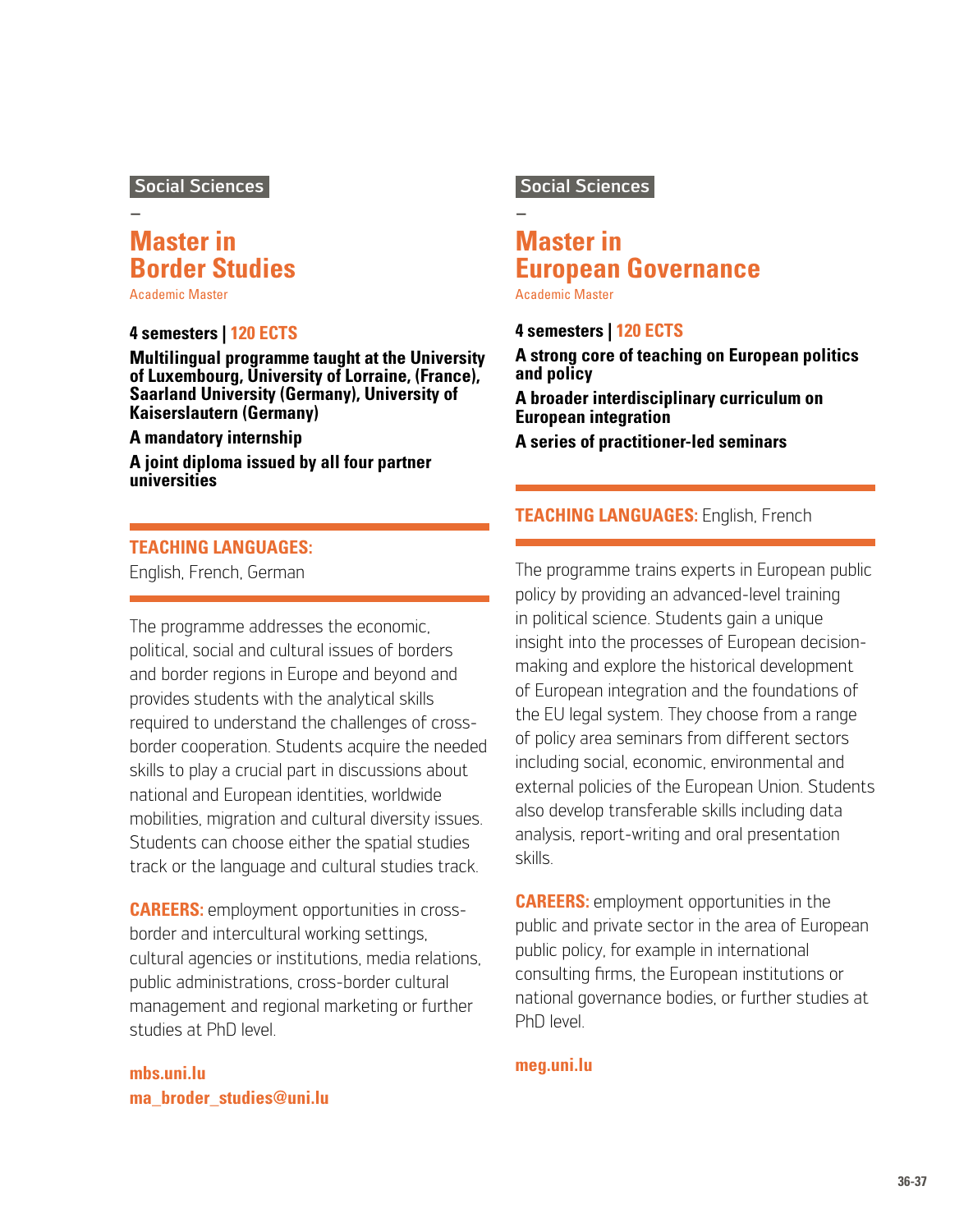#### Social Sciences

#### **Master en Gérontologie**

Professional Master

–

#### **8 semesters | 120 ECTS**

**A part-time lifelong learning study programme A two-week internship A master thesis is required to complete the programme**

#### **TEACHING LANGUAGES:** French, German

The programme is designed for professionals working in gerontology and geriatrics who wish to further develop their skills. Students deepen their knowledge and develop greater expertise in geriatrics, geropsychology and social gerontology. The courses cover topics such as health management, quality assurance, palliative care and the legal, historical, socio-political and ethical aspects of human ageing. Students are also trained in research, assessment and evaluation methods and given the soft skills they need to successfully deal with the demands of their workplace.

**CAREERS:** employment opportunities in senior positions in retirement and nursing homes, in the administrative and care sectors, at community level and at other levels of social governance or as a specialist and consultant in health care provision and preventive care.

#### **mpg.uni.lu**

#### Social Sciences

#### **Master in Geography and Spatial Planning**

Academic Master

–

#### **4 semesters | 120 ECTS**

**Advanced approaches in geographical analysis and spatial planning**

**Unique combination of quantitative and qualitative research methods**

**A variety of learning activities including lectures, seminars, workshops and urban field work in an international environment**

#### **TEACHING LANGUAGE:** English

The programme trains experts to understand the complexity of the development of cities and regions as a reflection of global changes and local dynamics. The courses emphasise the need and opportunities for sustainable planning strategies and territorial development, especially in Europe. The programme provides a unique combination of academic courses and practical work. Students learn to identify geography and planning problems at different geographical scales and relate them to conceptual and theoretical models. They acquire the ability to master and combine geographic information systems, cartography and statistical tools as well as qualitative research and governance analysis methods.

**CAREERS:** employment opportunities in private and public spatial planning bodies, mobility and transport consultancies, urban and regional development agencies, European and crossborder institutions, universities, and research centres, or further studies at PhD level.

#### **spatial.uni.lu**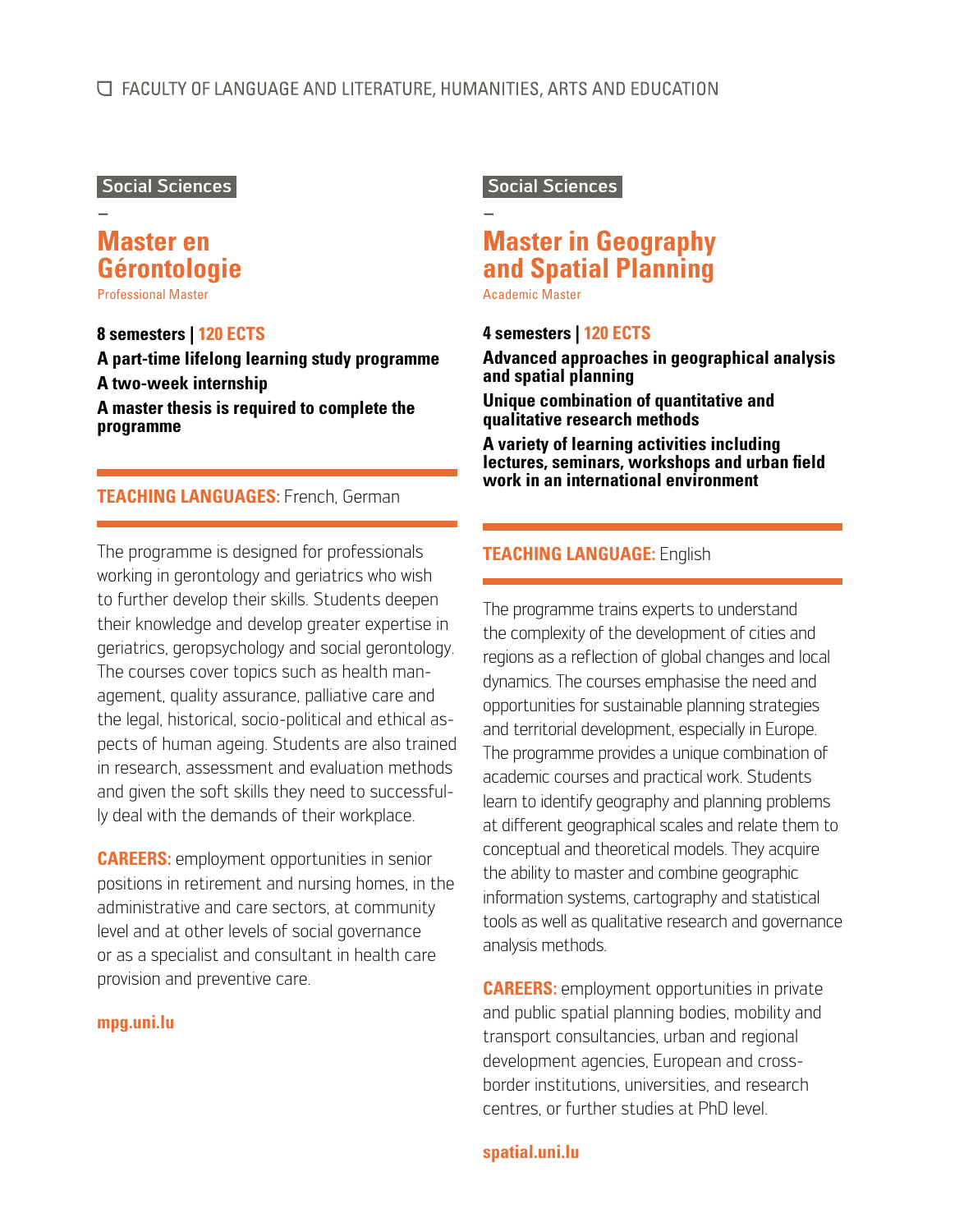#### Social Sciences

#### **Master en Médiation** Professional Master

–

#### **8 semesters | 120 ECTS**

**A part-time lifelong learning study programme Taught in cooperation with Lyon 2 University and the University of Murcia** 

**A master thesis is required to complete the programme** 

#### **TEACHING LANGUAGE:** French

The programme is specially designed for professionals who wish to develop their skills in mediation and conflict resolution. The first part covers general theoretical and practical aspects of mediation and conflict resolution, while in the second part students can specialise in one of the options offered by the three partner universities. At the University of Luxembourg, students are prepared for a career in a management position in a mediation or social intervention agency. Students acquire the ability to set up, manage and monitor their own social intervention projects.

**CAREERS:** employment opportunities in positions requiring mediation and conflict resolution skills

#### **mpm.uni.lu**

#### Social Sciences and Education

#### **Master in Management und Coaching im Bildungsund Sozialwesen**

Professional Master

–

#### **6 semesters | 120 ECTS**

**A part-time lifelong learning study programme**

**Courses generally take place on Friday afternoons (some sessions on Thursday evenings or Saturday mornings) Admission requirements include three years of work experience**

**TEACHING LANGUAGES:** German, French (the majority of the courses are taught in German)

The programme is specially designed for professionals working in the socio-educational sector and whose responsibilities include management or coaching tasks. The programme combines theoretical knowledge in sociology, psychology, educational science and economics with students' professional experience. Courses cover the theoretical and empirical issues of organisations, educational systems, social welfare systems, professional roles, learning and communication. The students develop leadership, management and coaching skills and learn to critical self-reflect on their work projects.

**CAREERS:** employment opportunities as head teachers, teachers or tutors at primary or secondary schools, school inspectors, experts in educational and social administration, managers and consultants for governmental, semi-governmental or non-governmental organisations, and project managers.

#### **macbs.uni.lu**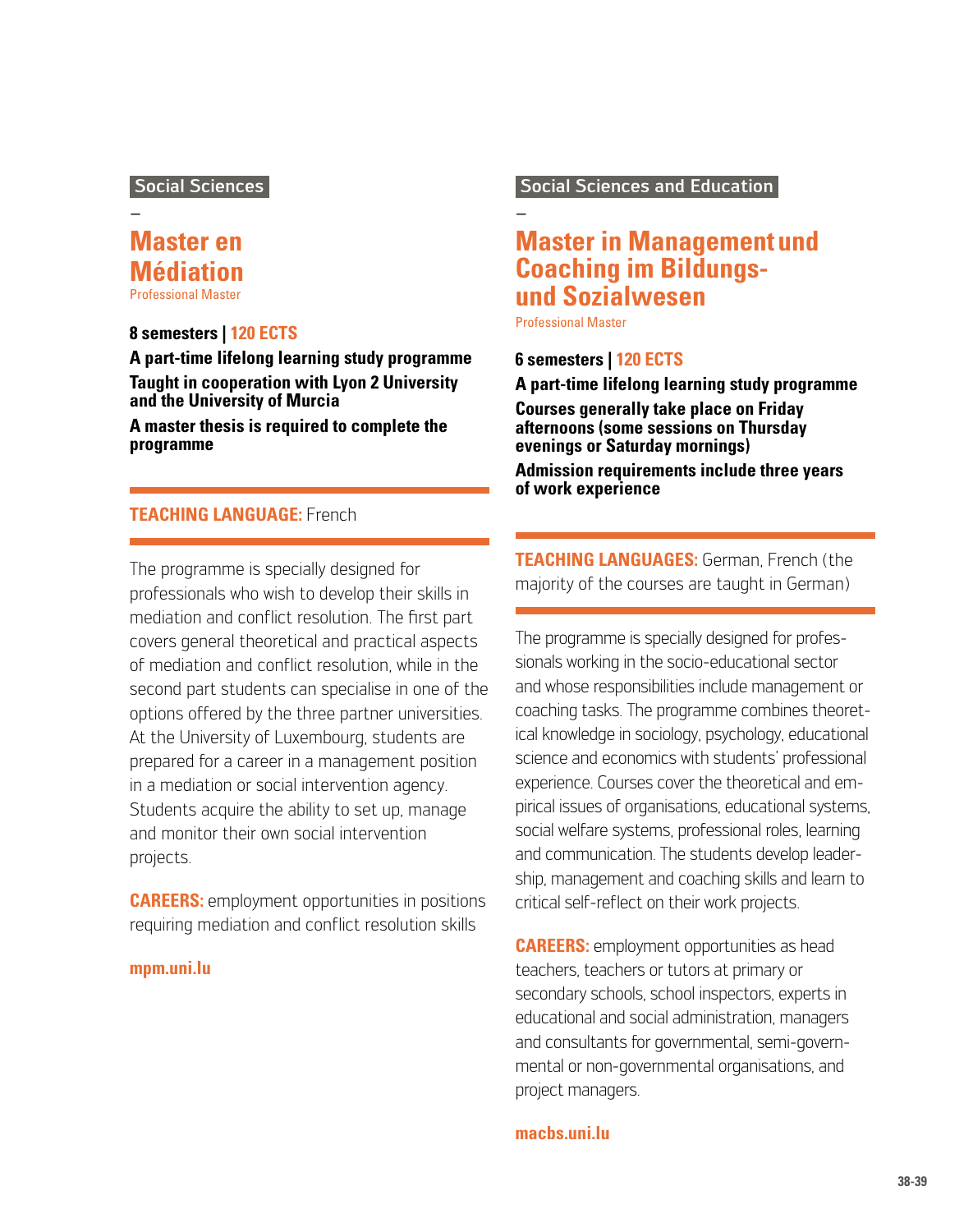#### Social Sciences and Education

#### **Master in Social Sciences and Educational Sciences**

Academic Master

–

#### **4 semesters | 120 ECTS**

**A research-based study programme with student participation in on-going research projects**

**Country comparisons and site visits of international organisations with insider views on educational policymaking and programming**

**Seminar-based teaching with intensive mentoring (Master thesis)**

#### **TEACHING LANGUAGE:** English

The programme is designed for students with strong interests in theory and methods in one or more of the social sciences, with key thematic foci including social inequality and comparing education systems. Students are enabled to understand the development of education and social policies, schooling, and social services across time, and to compare across cases. Students learn to analyse and solve problems by using the approaches and methodologies of a variety of academic disciplines, including sociology, educational science, and political science.

**CAREERS:** employment opportunities in (inter) national educational organisations, research institutes, or administration or further studies at PhD level.

#### **masses.uni.lu**

#### Teaching and Education

#### **Master en Enseigement Secondaire**

Professional Master

–

#### **4 semesters | 120 ECTS**

**Four tracks:** German Studies, Romance Studies, Luxembourgish Studies, Mathematics (organised by the Faculty of Science, Technology and Communication)

**A focus on issues specific to the Luxembourg school system such as multilingualism, multiculturalism and integration** 

**Two practical one-week training sessions**

#### **TEACHING LANGUAGES:**

English, French, German, Luxembourgish

The programme is designed to train highly qualified teaching professional for the Luxembourg school system. For the literature and language tracks, students are required to hold a Bachelor's degree in German Studies, Romance Studies, Philology or Cultural Studies. They deepen their knowledge in the respective fields and develop the pedagogical skills needed for teaching in classroom settings. The programme provides students with the necessary skills to understand and face the challenges of teaching and learning in a multicultural and multilingual school system.

**CAREERS:** prepares students for a teaching career in secondary schools in Luxembourg, or for further studies at PhD level.

#### **mse.uni.lu**